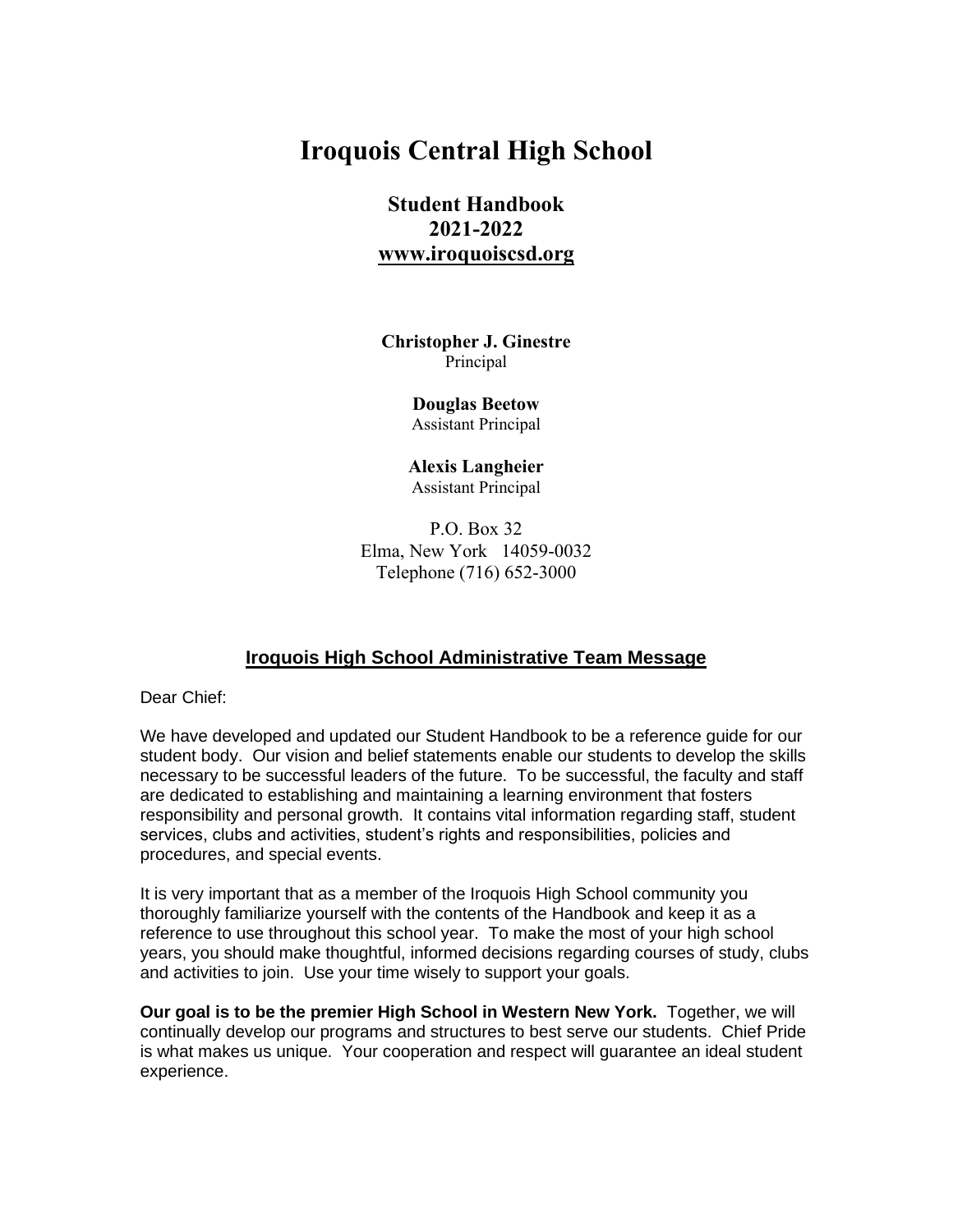# **Iroquois Central High School Vision Statement**

# **VISION:**

Iroquois High School, as a globally aware community, is built on high expectations that encourages a positive environment. This environment inspires students to develop the skills to think critically, creatively and take ownership of their own learning. The opportunities will be provided by teachers, staff and administration through innovative, engaging and rigorous instruction that promotes a culture that is safe, respectful and effective.

# **We Believe That:**

- **ALL** Iroquois students are capable of meeting high expectations.
- The culture, systems and communication at Iroquois is positive and collaborative.
- Iroquois students are the center of the learning environment.
- Iroquois teachers facilitate, inspire, engage, and support student centered learning.
- Learning is rigorous, relevant and engaging at Iroquois.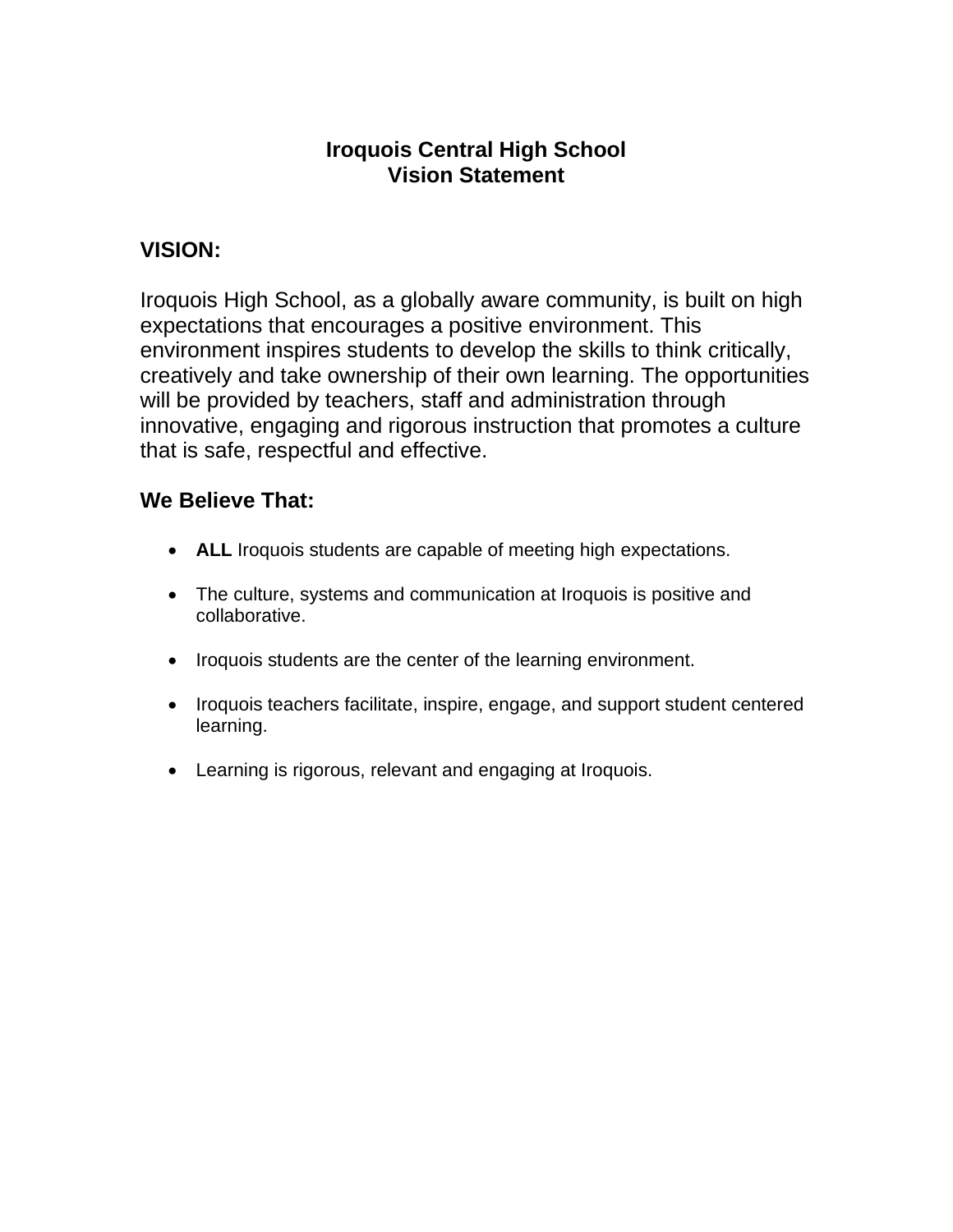#### **Iroquois Central School District** 2021-2022 Instructional Calendar **CORRECTED**

| <b>SEPTEMBER</b>                          |    |    |                |    |
|-------------------------------------------|----|----|----------------|----|
| м                                         | т  | W  | т              | F  |
|                                           |    | 1  | $\overline{2}$ | 3  |
| 6                                         | 7  | 8  | 9              | 10 |
| 13                                        | 14 | 15 | 16             | 17 |
| 20                                        | 21 | 22 | 23             |    |
| 27                                        | 28 | 29 | 30             |    |
| Teacher Work Days: 18<br>Student Days: 17 |    |    |                |    |

| <b>OCTOBER</b> |                                                  |    |    |    |
|----------------|--------------------------------------------------|----|----|----|
| M              | т                                                | w  | т  | F  |
|                |                                                  |    |    | 1  |
| 4              | 5                                                | 6  | 7  | 8  |
| 11             | 12                                               | 13 | 14 | 15 |
| 18             | 19                                               | 20 | 21 | 22 |
| 25             | 26                                               | 27 | 28 | 29 |
|                | Teacher Work Days: 20<br><b>Student Days: 19</b> |    |    |    |

| <b>NOVEMBER</b>                                  |              |    |    |    |
|--------------------------------------------------|--------------|----|----|----|
| м                                                | т            | w  | т  | F  |
| 1                                                | $\mathbf{2}$ | 3  | 4  | 5  |
| 8                                                | 9            | 10 | 11 | 12 |
| 15                                               | 16           | 17 | 18 | ı٥ |
| 22                                               | 23           | 24 | 25 | 26 |
| 29                                               | 30           |    |    |    |
| Teacher Work Days: 19<br><b>Student Days: 19</b> |              |    |    |    |

| <b>DECEMBER</b> |                       |    |                  |    |
|-----------------|-----------------------|----|------------------|----|
| м               | т                     | w  | T                | F  |
|                 |                       | 1  |                  | 3  |
| 6               |                       | 8  | 9                | 10 |
| 13              | 14                    | 15 | 16               | 17 |
| 20              | 21                    | 22 | 23               | 24 |
| 27              | 28                    | 29 | 30               | 31 |
|                 | Teacher Work Days: 17 |    | Student Days: 17 |    |
| <b>JANUARY</b>  |                       |    |                  |    |
|                 |                       |    |                  |    |
| M               | т                     | w  | т                | F  |
| 3               | 4                     | 5  | 6                | 7  |
| 10              | 11                    | 12 | 13               | 14 |
| 17              | 18                    | 19 | 20               | 21 |
| 24              | 25                    | 26 | 27               | 28 |
| 31              |                       |    |                  |    |

| <b>FEBRUARY</b>       |    |                |    |                  |
|-----------------------|----|----------------|----|------------------|
| м                     | т  | w              | T  | F                |
|                       | 1  | $\overline{2}$ | 3  | 4                |
| 7                     | 8  | 9              | 10 | 11               |
| 14                    | 15 | 16             | 17 | 18               |
| 21                    | 22 | 23             | 24 | 25               |
| 28                    |    |                |    |                  |
| Teacher Work Days: 15 |    |                |    | Student Days: 14 |

|    |                       | <b>MARCH</b>   |    |                         |
|----|-----------------------|----------------|----|-------------------------|
| м  | T                     | W              | т  | F                       |
|    | 1                     | $\overline{2}$ | 3  |                         |
| 7  | 8                     | 9              | 10 | 11                      |
| 14 | 15                    | 16             | 17 | 18                      |
| 21 | 22                    | 23             | 24 | 25                      |
| 28 | 29                    | 30             | 31 |                         |
|    | Teacher Work Days: 23 |                |    | <b>Student Days: 22</b> |

|                                                  |    | <b>APRIL</b> |    |    |
|--------------------------------------------------|----|--------------|----|----|
| м                                                | т  | w            | т  | F  |
|                                                  |    |              |    | 1  |
| 4                                                | 5  | 6            | 7  | 8  |
| 11                                               | 12 | 13           | 14 | 15 |
| 18                                               | 19 | 20           | 21 | 22 |
| 25                                               | 26 | 27           | 28 | 29 |
| Teacher Work Days: 16<br><b>Student Days: 16</b> |    |              |    |    |

| MAY                                              |    |    |    |    |  |
|--------------------------------------------------|----|----|----|----|--|
| м                                                | т  | w  | т  | F  |  |
| $\overline{2}$                                   | 3  | 4  | 5  | 6  |  |
| 9                                                | 10 | 11 | 12 | 13 |  |
| 16                                               | 17 | 18 | 19 | 20 |  |
| 23                                               | 24 | 25 | 26 | 27 |  |
| 30                                               | 31 |    |    |    |  |
| Teacher Work Days: 21<br><b>Student Days: 21</b> |    |    |    |    |  |
|                                                  |    |    |    |    |  |



DAYS: April 11, 12, 13 **SPECIAL DATES** September 6 - Labor Day<br>September 6 - Labor Day<br>September 7 - Superintendent Conference Day September 8 - Students Return September 24 - Gr. K-4 Early Release 12:00 PM **October 1 - Emergency Evacuation Drill -**15 min. early release for students **October 8 - Superintendent Conference Day** October 11 - Columbus Day **November 11 - Veterans Day** November 19 - Gr. K-4 Marking Period Ends Gr. K-4 Early Release 12:00 PM November 25-26 - Thanksgiving Recess<br>December 2 - K-4 - Parent Conf. Gr. K-4 Early Release 11:00 AM December 7 - K-4 - Parent Conf. Gr. K-4 Early Release 11:00 AM December 23 - Gr. K-4 Early Release 11:00 AM December 24 - January 1 - Winter Recess<br>January 17 - Martin Luther King Jr. Holiday January (tbd) - Regents Exams February 18 - Superintendent Conference Day **February 21 - Presidents Day** February 22 - 25 - Mid-Winter Break March 4 - Gr. K - 4 Marking Period Ends Gr. K - 4 Early Release 12:00 PM March 18 - Superintendent Conference Day April 11 - 15 - Spring Recess April (tbd) - Gr. 3-8 ELA Assessments  $\overline{May}$  (tbd) - Gr. 3-8 Math Assessments May 30 - Memorial Day Holiday June 3 - Gr. K-4 Marking Period Ends Gr. K-4 Early Release 12:00 PM June (tbd) - Regents Exams June 16 - Gr. 5-8 Early Release 11:00 AM June 17 - Gr. K-4 Early Release 12:00 PM June 17 - Gr. 5-8 Early Release 11:00 AM June 20 - Juneteenth Holiday June 21 - Gr. 5-8 Early Release 11:00 AM June 22 - Gr. 5-8 Early Release 11:00 AM June 22 - Gr. K-8 Last Day of School June 24 - Rating Day/Teacher Check-Out June 24 - Graduation KEY:

RETRIEVAL DAYS (IN ORDER) IF NEEDED DUE TO EXCESSIVE SCHOOL CLOSING



Student Attendance Days - (K-4) 180  $(5-8)$  180  $(9-12) 182$ 

> Adopted: January 13, 2021 CORRECTED 1/15/21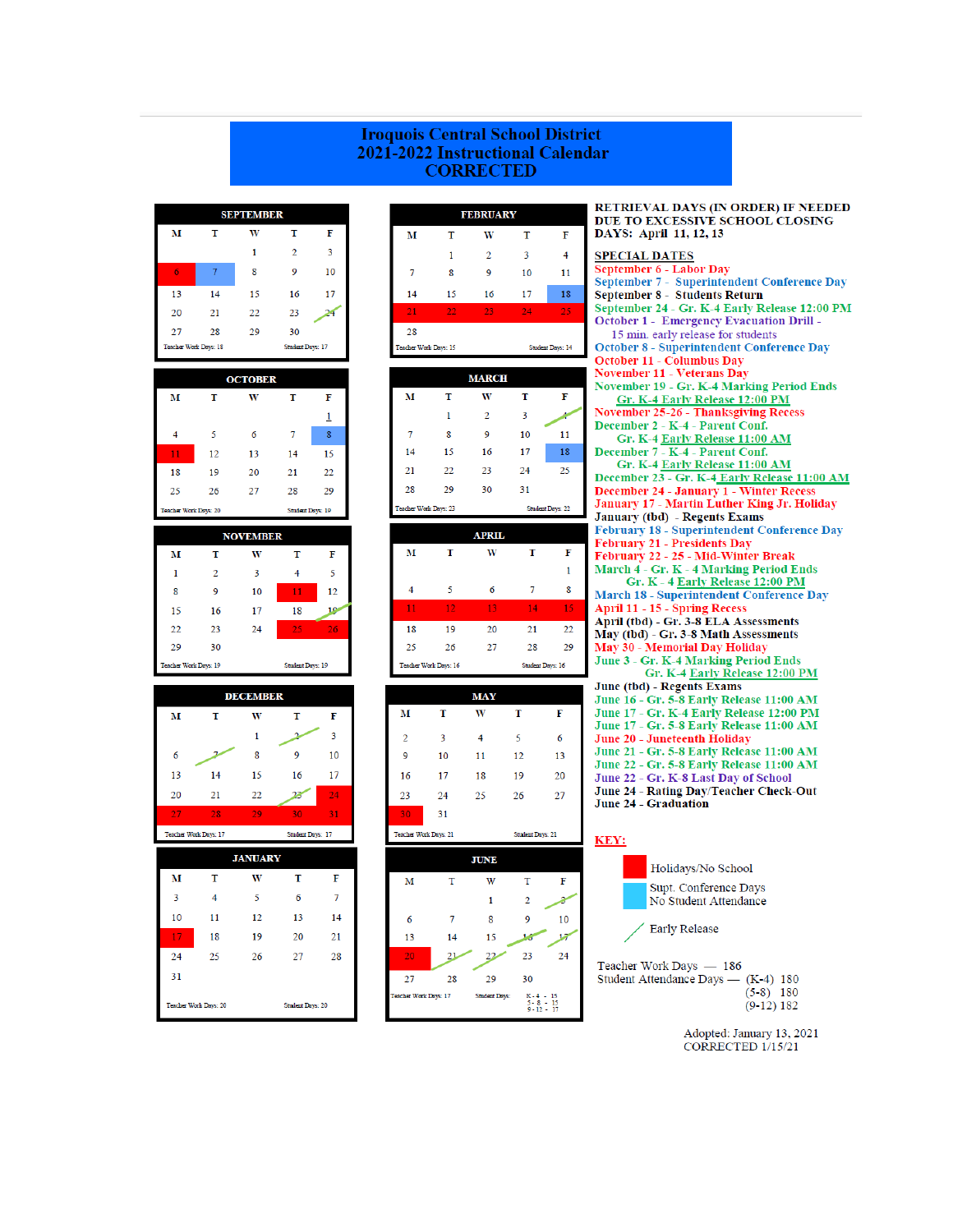# **2021-2022 School Year BELL SCHEDULE**

| <b>Period</b>                | <b>Time</b>     |
|------------------------------|-----------------|
| <b>Arrival</b>               | $7:26 - 7:42$   |
| <b>Warning Bell</b>          | 7:40            |
| <b>Homeroom</b>              | $7:42 - 7:53$   |
| <b>In First Period Class</b> |                 |
| <b>Period 1</b>              | 7:53-8:34       |
| <b>Period 2</b>              | $8:38-9:19$     |
| Period 3                     | $9:23-10:04$    |
| Period 4                     | $10:08-10:49$   |
| Period 5                     | $10:53 - 11:34$ |
| Period 6                     | $11:38-12:19$   |
| Period 7                     | $12:23-1:04$    |
| <b>Period 8</b>              | $1:08-1:49$     |
| Period 9                     | $1:53-2:36$     |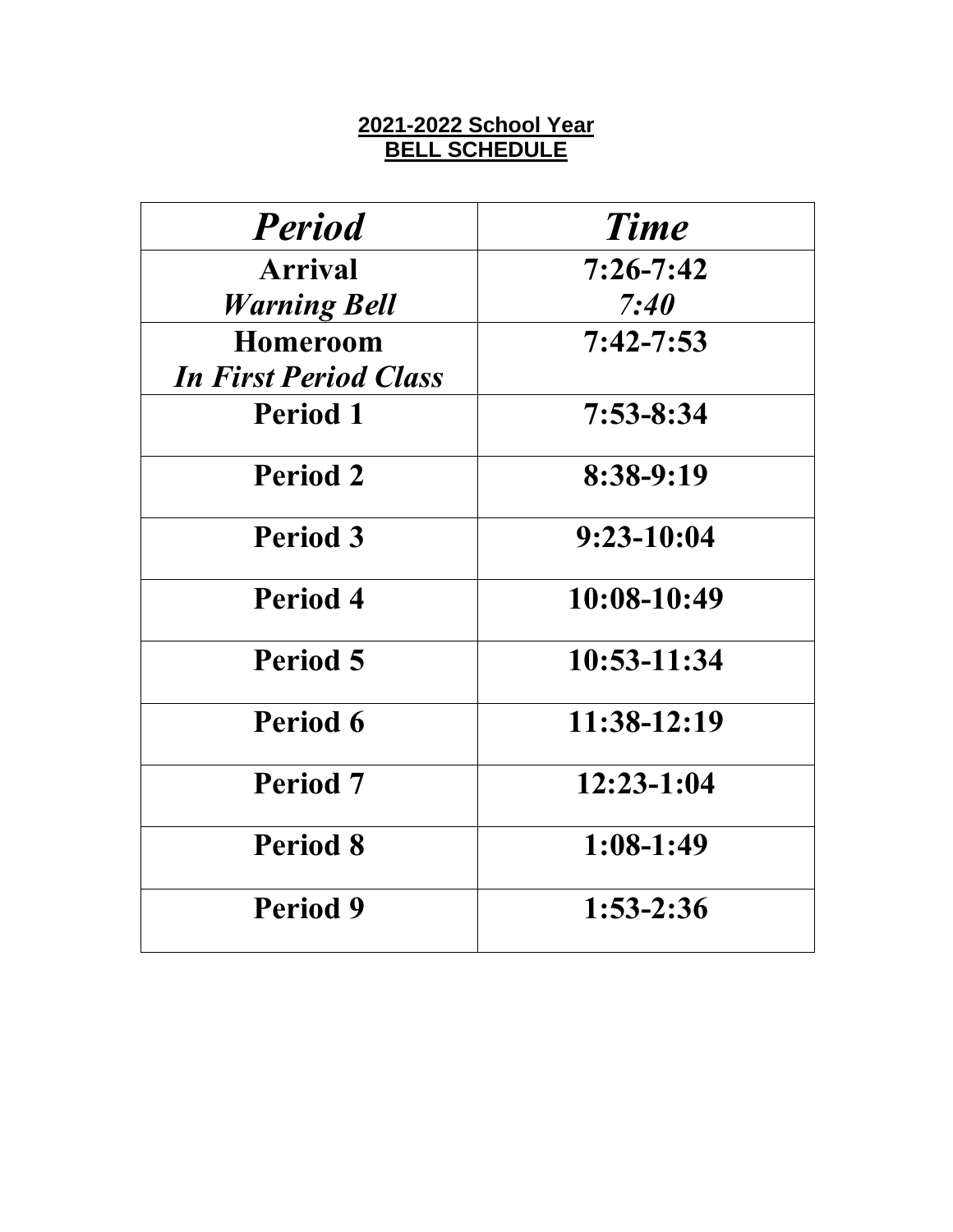# **TELEPHONE & EMAIL DIRECTORY DISTRICT/SCHOOL TELEPHONE NUMBER: 716-652-3000**

|                                 |                                     | 652-3000,<br><b>Extension:</b> | eMail                          |
|---------------------------------|-------------------------------------|--------------------------------|--------------------------------|
| Principal                       | Mr. Christopher J. Ginestre         | 7000                           |                                |
| Asst. Principal                 | Mr. Douglas Beetow                  | 7300                           | dbeetow@iroquoiscsd.org        |
| Asst. Principal                 | Ms. Alexis Langheier                | 7500                           | alangheier@iroquoiscsd.org     |
| <b>Athletic Director</b>        | Mrs. Carrie Vetter                  | 7200                           | cavetter@iroquoissed.org       |
| Attendance                      | Mrs. Diane Healy                    | 7880                           | dhealy@iroquoiscsd.org         |
|                                 | <b>Emergencies</b>                  | 7000                           |                                |
| <b>Student Support Services</b> | Information                         | 7876                           |                                |
| Students: A-G                   | Mrs. Sheri Courteau                 | 7873                           | scourteau@iroquoiscsd.org      |
| Students: G-O                   | Mrs. Rachel Ford                    | 7871                           | rford@iroquoiscsd.org          |
| Students: P-Z                   | Mrs. Jennifer John                  | 7870                           | jjohn@iroquoiscsd.org          |
| <b>Report Cards/Transcripts</b> | Mrs. Jackie Zagst                   | 7872                           | jzagst@iroquoiscsd.org         |
| <b>Working Papers</b>           | Mrs. Maria Olsen                    | 7876                           | molsen@iroquoiscsd.org         |
| <b>School Social Worker</b>     | Mrs. Tana Yount                     | 7015                           | tyount@iroquoiscsd.org         |
| <b>School Social Worker</b>     | Ms. Jill Polinski                   |                                | jipolinski@iroquo iscsd.org    |
| <b>Health Office</b>            | Mrs. Jennifer Brooks                | 7600                           | jbrooks@iroquoiscsd.org        |
| Psychologist                    | Mr. David Uhl                       | 7550                           | duhl@iroquoiscsd.org           |
| Speech Pathologist              | Mrs. Judith Slowik                  | 7754                           | jslowik@iroquoiscsd.org        |
| <b>Student Tech Support</b>     | <b>Help Desk</b>                    | 1413                           | 1to1initiative@iroquoiscsd.org |
|                                 | <b>Iroquois High School Hotline</b> | 8477                           |                                |
| <b>Community Education</b>      | Mrs. Debbie Metz                    | 7402                           | dmetz@iroquoiscsd.org          |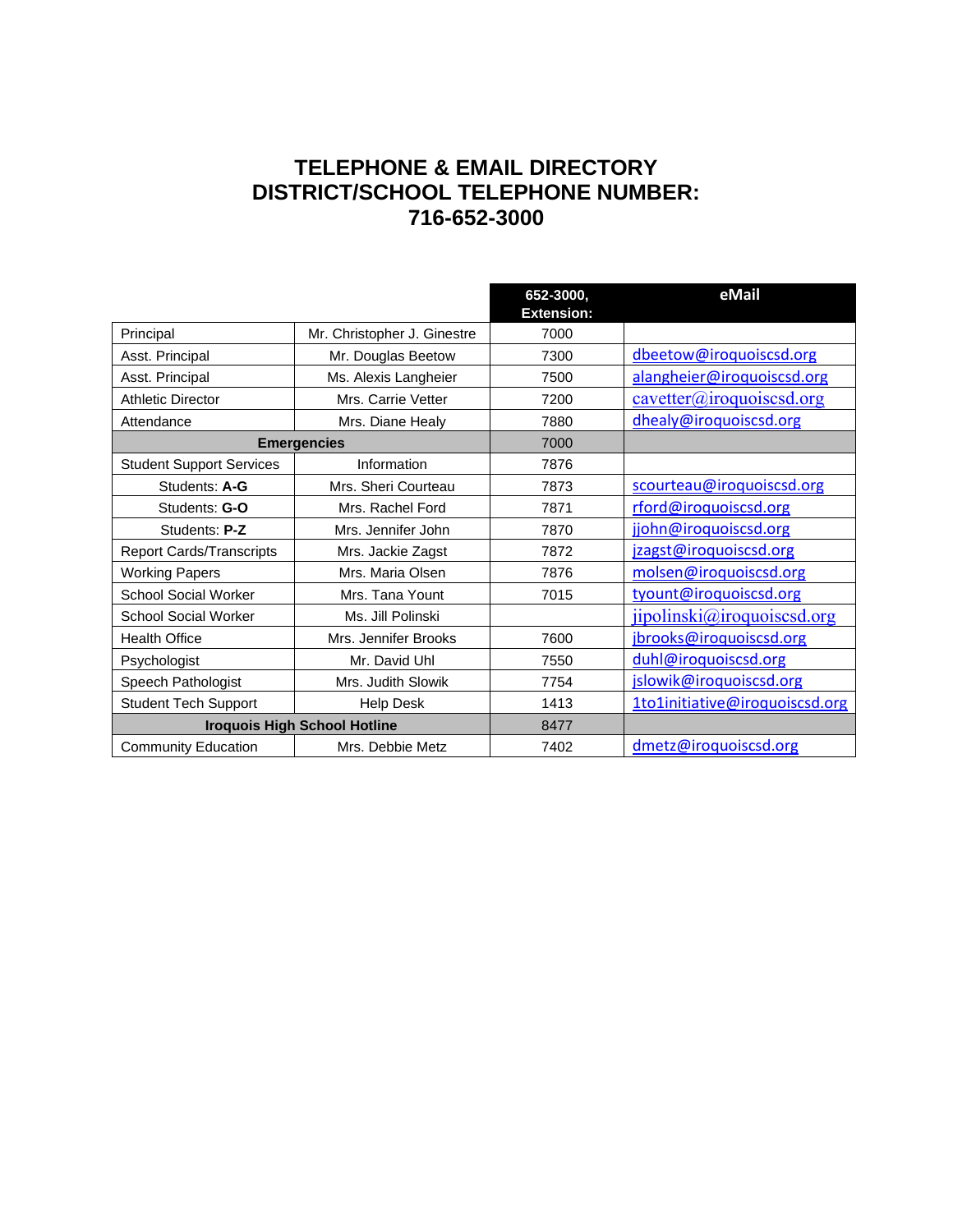#### **ADMINISTRATIVE DISCIPLINE**

The main purpose of the public school is to provide all students an equal educational opportunity. We recognize as citizens, that students have rights granted them by both the Constitution and laws of the United States and of the State of New York. At the same time, all rights carry with them corresponding responsibilities. As a school and a community, we have established guidelines and rules to govern our behavior. The foremost guidelines are respect and reasonableness. Only if we respect the rights of others can we justifiably insist on our own rights. The actions and decisions of a "reasonable person" have been used historically to determine appropriate behavior in those areas where there are no specific laws. So that we can maintain the orderly environment that makes learning possible, we expect all members of the school community to use good judgment and to be respectful of others at all times.

While we are confident that most of our students live up to our expectations of student behavior, we believe that there should be appropriate consequences when they do not. Further, we believe in progressive discipline. In other words, if a student breaks a rule a second time, consequences should be stronger than they were the first time. Our goal is, of course, that students will learn to discipline themselves. By setting forth clear rules in the areas of most frequent concern and by spending time to explain the regulations and the reasons for them, both at the beginning of the year and when students are referred to administrators for discipline, we hope that students will be helped toward the goal.

No set of rules can include every possible infraction, hence the need for good judgment on the part of all members of the school community, including students, teachers, administrators and parents. Nor will the consequences fit every situation. The administrators reserve the right to use their professional judgment to modify these guidelines and consequences when appropriate.

#### **DISTRICT CODE OF CONDUCT & DASA**

The Dignity for All Students Act from New York State Department of Education takes effect July 1, 2012. The District Code of Conduct has been updated and approved by the Iroquois Board of Education. In our Code of Conduct, several key items regarding DASA (Dignity for All Students Act) have been included and will be implemented and enforced. The District Code of Conduct must be adhered to by all students in addition to the school policies outlined within this student agenda. This Code applies to all students, school personnel, parents and other visitors when on school property or attending a school related function.

The District Code of Conduct is outlined in our district's school calendar and on our school district website. Please read and review our Code of Conduct which clearly defines expectations for acceptable conduct for all students.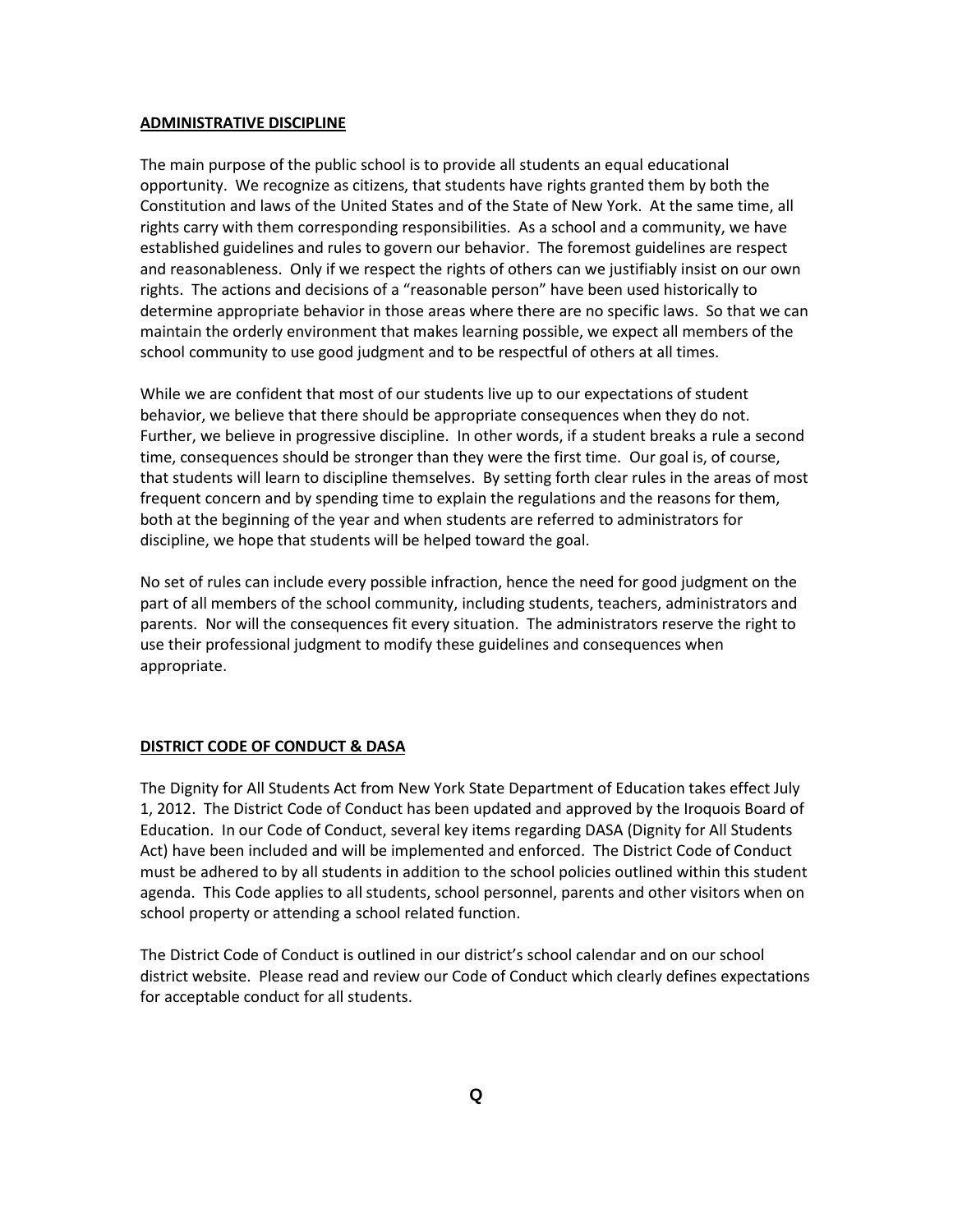## **STUDENT ATTENDANCE PROCEDURES**

#### **TARDINESS**

All students who arrive at school after 7:45 A.M. must report to Attendance Office Personnel. All students late for legal reasons (medical appointment, court appearance, driver's test, illness, or attendance at a funeral) must have a written note from a parent or guardian. If a legal reason is claimed without a note, then a note should be presented to the Attendance Office within three days or detention will be assigned. **Tardiness for an illegal reason (overslept, car trouble, missed bus), even if accompanied by a note, will result in a detention being assigned after 3 illegal tardies. Each subsequent illegal tardy during the year will also result in detention.**

Tardiness to any class is not acceptable. If you do not have a pass excusing your tardiness, your classroom teacher will not allow students to make up work for credit. Chronic offenders will be referred for disciplinary action.

#### **ABSENCES AND EXCUSES**

All absences from school must be accounted for in writing. In most cases, this means a written excuse, signed by a parent or guardian, explaining the reason for the absence from school on a given date. **The excuse must be submitted by the pupil to the attendance office within three (3) days of the student's return to school. If the excuse has not been submitted within three (3) days, the absence will be considered a truancy and disciplinary action will follow. Absence from school precludes participation in any extra-curricular activity. Students who are truant will not be permitted to make up work for credit. It is the responsibility of the student to meet with the teacher for missed assignments the day they return.** 

- **EXCUSED AND UNEXCUSED ABSENCES:** Board of Education Policy #2112 "Comprehensive Student Attendance Policy" outlines excused and unexcused absences. Based upon our District's education and community needs, values and priorities, the School District has determined that absences, tardiness and early departures will be considered excused or unexcused according to the following standards.
- **EXCUSED:** An absence, tardiness or early departure may be excused if due to personal illness, illness or death in the family, impassable roads due to inclement weather, religious observance, road test, quarantine, required court appearances, medical appointments, approved college visits, approved cooperative work programs, military obligations, administratively approved school-sponsored activities or other such reasons as may be approved by the Board of Education.
- **UNEXCUSED:** An absence, tardiness or early departure is considered unexcused if the reason for the absence does not fall within the guidelines of an "excused" absence. For example, family vacations, hunting, babysitting, haircuts, obtaining learner's permit, and/or oversleeping are considered unexcused absences.
- **TRUANT**: A student who is absent, tardy, or leaves early and there is no written note from the parent **within 3 days,** the student is considered truant. **Any student who is truant will not be permitted to make up work for credit.**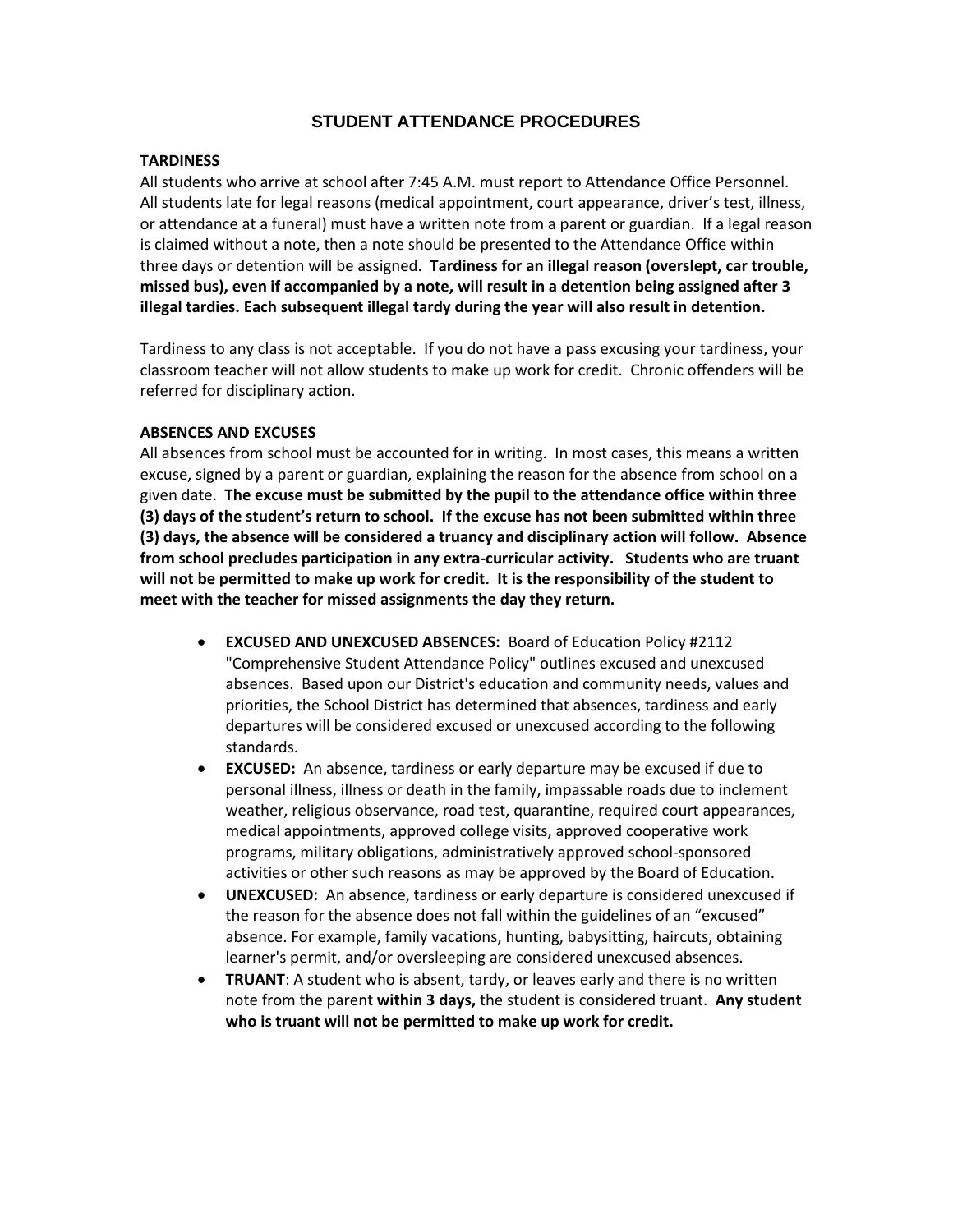#### **REPORTING ABSENCES**

Parents/Guardians are to report absences to the Attendance Office at 652-3000 ext, 7880, by telephone between 7:30 a.m. and 8:30 a.m., on the day of absence. If the Attendance Office is not notified by 8:30 a.m., parents or guardians will be contacted by the Attendance Office requesting an explanation of the absence. For all absences, a written excuse signed by a parent/guardian must be submitted to the Attendance Office on the day the student returns to school.

Students are strongly encouraged to contact his/her teacher via email the day of the absence. In addition, a student should communicate a pre-planned (or excused) absence with his or her teacher. **It is the student's responsibility to request and make-up work from his/her teachers.**

#### **EARLY DISMISSAL**

**We do not have an open campus.** Underclassmen are not afforded the privilege of leaving the school grounds except when they are scheduled for a medical appointment or when a parent/guardian comes to school to sign their son/daughter out. Parents must report to the attendance office to sign their son/daughter out. If a student is excused for a medical appointment, we require that the student bring back to the attendance office, a note from the medical facility verifying that the appointment was met. Lack of verification will be considered an unauthorized absence, and will result in detention.

#### **RELEASE FROM CLASS**

If a student will miss classes due to a school-sponsored extra-curricular activity, it is the student's responsibility to see his/her teachers in advance to arrange to make up work.

**\*\*\*Course Credit: In order to receive course credit a student must be in attendance for that course for at least 85% of the course sessions. If a student's absences exceed 15% they will not be eligible for course credit.** 

## **TRUANCY/ CLASS CUTS**

Unexcused or unauthorized absences from class or school will result in disciplinary action and a loss of credit for the missed assignment.

**NO STUDENTS MAY LEAVE SCHOOL WITHOUT THE KNOWLEDGE OF THE ATTENDANCE OFFICE, SCHOOL NURSE OR SCHOOL ADMINISTRATOR. FAILURE TO FOLLOW THIS PROCEDURE MAY RESULT IN SUSPENSION OR LOSS OF PRIVILEGES.**

#### **STUDENT LEAVE OF ABSENCE**

Parents and pupils must be informed that leave of absence from school is not authorized and may be treated by the school as illegal.

Pupils planning an extended leave of absence during scheduled school days must obtain a Parent Request for Student Leave of Absence Form from the Main Office and notify the Attendance Office one week prior to the time the student will be out of school.

## **It is the student's responsibility to request work from his/her teachers.**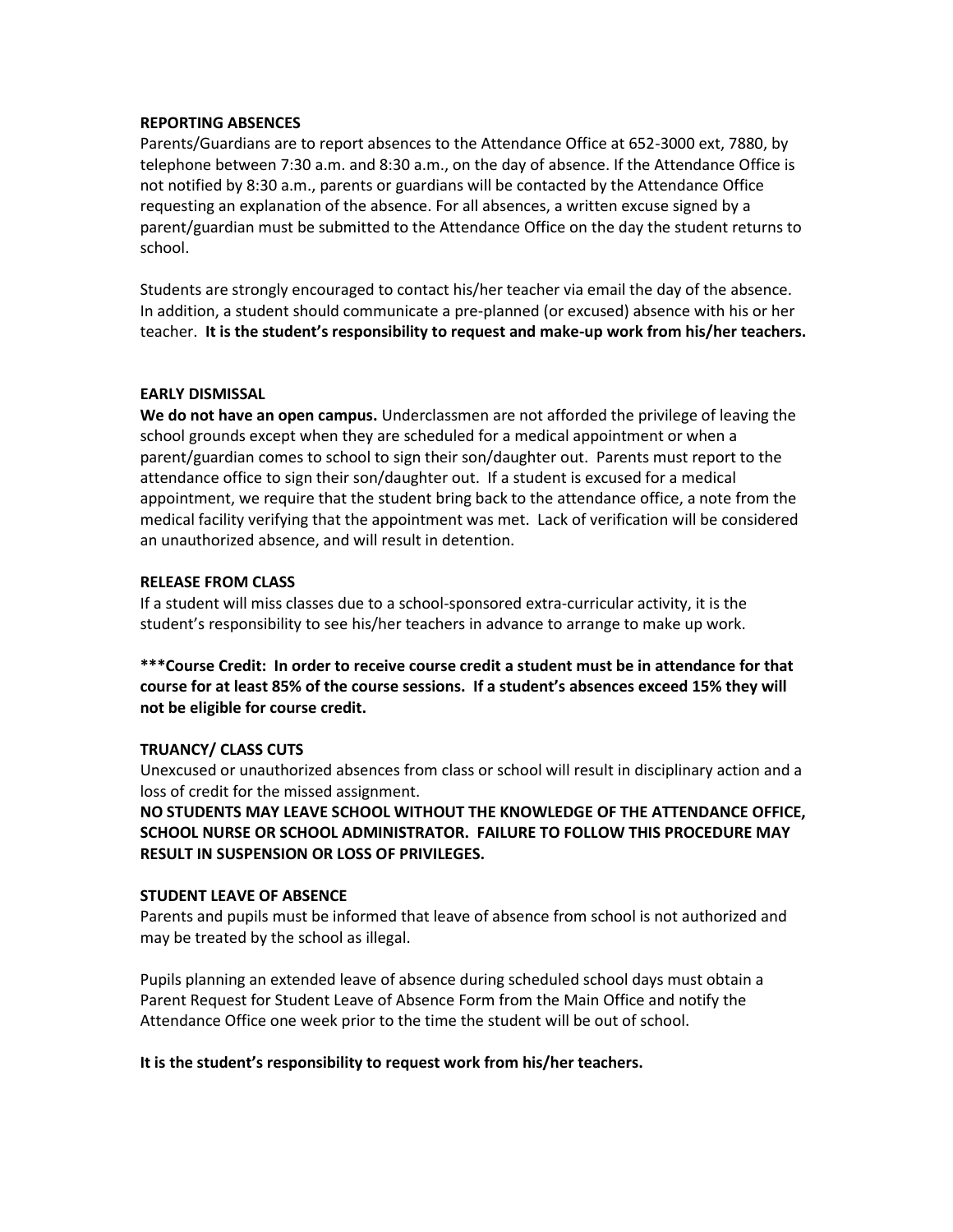## **SENIOR OFF CAMPUS PRIVILEGE**

Only seniors are eligible to apply for late arrival/early dismissal. The privilege will only be authorized if the student has a study hall scheduled the period he/she is requesting the privilege. Senior Privilege can only be requested for Study Hall periods that are assigned at the beginning of the day and/or at the end of the day. Study Hall periods in the middle of the school day CANNOT be assigned as Senior Privilege. *Student schedules will not be adjusted so that an off campus privilege can be issued*. Students must meet the following conditions:

- 1. Must be able to provide own transportation AND have obtained a permit to park on campus.
- 2. Must have 24 hours of Community Service hours submitted. Students who entered the HS after Freshman year must have half off their required hours completed.
- 3. **Must maintain a passing grade in every subject.** 
	- **- Grades will be monitored every 5 weeks – failures may result in loss of privilege.**
	- **- If a Junior fails a course they will not be eligible to receive Senior Privilege until the 10 week marking period ends Senior year.**
- 4. Student must adhere to the Attendance Policy
- 5. Does not remain in the building unsupervised when scheduled to be excused. If a student has Senior Privilege and is remaining in the building they must report to the library.
- 6. Must sign in and out in the Attendance Office.

*If Senior Privilege is revoked a letter will be sent home to the parent/guardian.*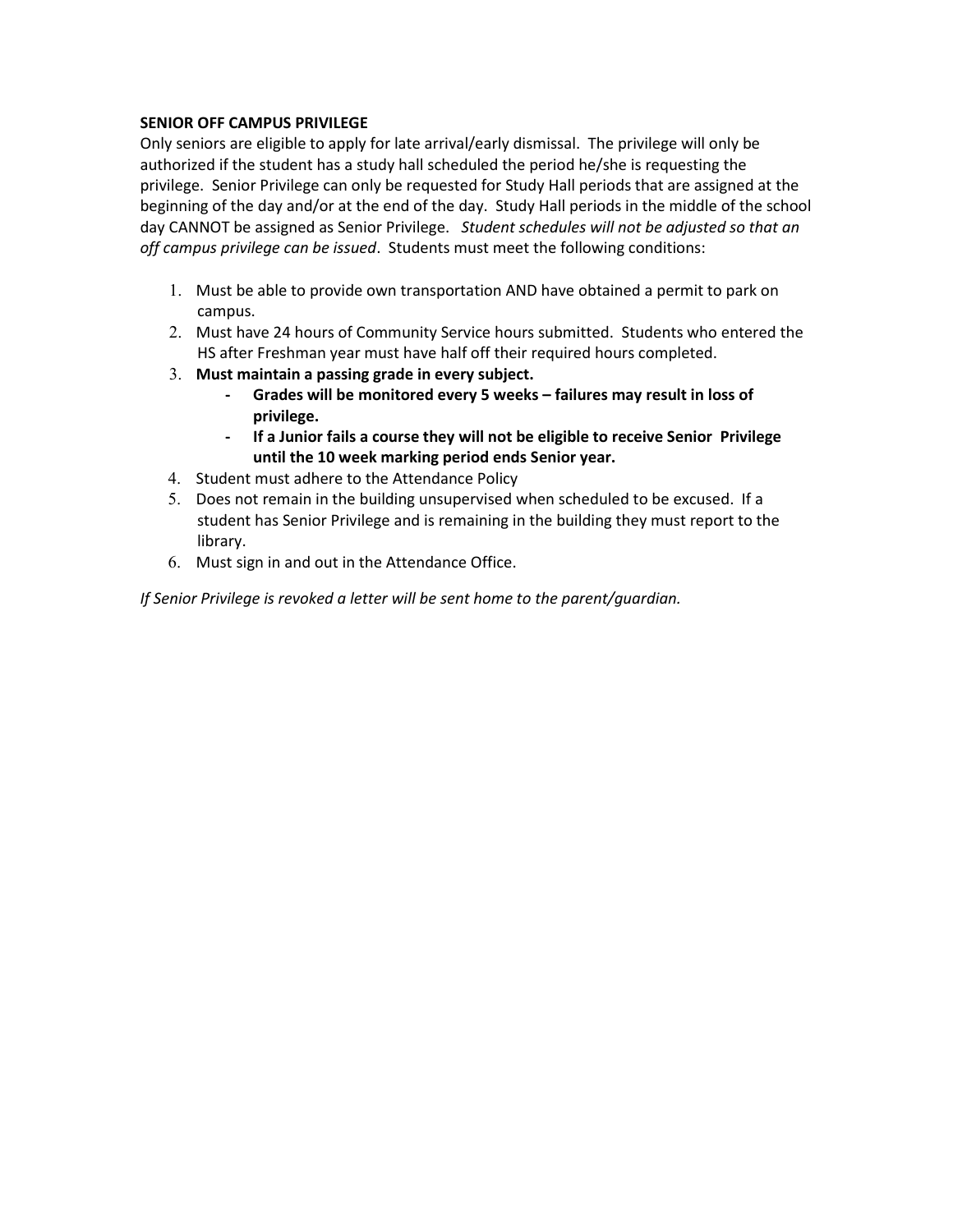## **ROUTINE PROCEDURES**

## **DRESS CODE**

The purpose of the dress code at Iroquois Central School District is to ensure a productive learning environment in which all students feel comfortable. Students and parents have responsibility for acceptable dress and appearance. Student dress affects the culture and climate of the school. One of the values in our district is that we respect the rights and feelings of others; any item of clothing that would be offensive or distracting to others does not fit in our value system. This dress code applies to all students.

- Students must dress so they are able to safely participate in all classroom and school activities, including physical education, laboratory, technology classes, and others without revealing midriffs, undergarments or anything else deemed inappropriate.
- No hats, hoods, or bandannas are to be worn (except for religious/medical purposes)
- Coats and/or outerwear may be worn in the building during the winter months. Students must have the ability to function properly and appropriately. Oversized coats/jackets are not allowed (except for religious/medical purposes). Students are encouraged to keep a sweatshirt in his/her locker.
- Sunglasses may only be worn for medical reasons.
- The sole use of a backpack or messenger bag is to enable a student to be organized while protecting any school issued technology (1:1 laptop computers). Backpacks should not be excessive in weight and/or size. *Teachers reserve the right to not allow backpacks and messenger bags within his/her classroom.*
- Hazardous jewelry cannot be worn, including but not limited to spiked jewelry or wallet chains.
- Footwear should be worn at all times
- Clothing should not make any references to drugs, alcohol, tobacco, hate speech or any references of a discriminatory nature.
- No undergarments should be visible
- Skirts, dresses or shorts should extend beyond the fingertips with arms at your side.
- The bottom of a shirt should meet the top of pants, shorts, or skirts. All tops must completely cover the midriff, back, and not expose cleavage.
- No student should wear tank, halter or tube tops. Shoulder straps should not be less than 2 inches in width, one-shoulder, or strapless dresses or shirts. Straps on shirts and dresses must cover under garments.
- **E** Student clothing should not be torn, altered, or see-through.

## **LUNCH PERIOD / DINING ROOM RULES**

- Students are expected to arrive at the dining room on time.
- Students are not to cut into the food line.
- Students are required to clean up after themselves.
- Students must dispose of all garbage and return dirty trays and utensils to the appropriate location.
- Students will obey requests of teachers.
- Violations of rules will result in disciplinary action and/or loss of privilege to use the dining room. There will be a penalty for the throwing of any object whether food or other in the dining room.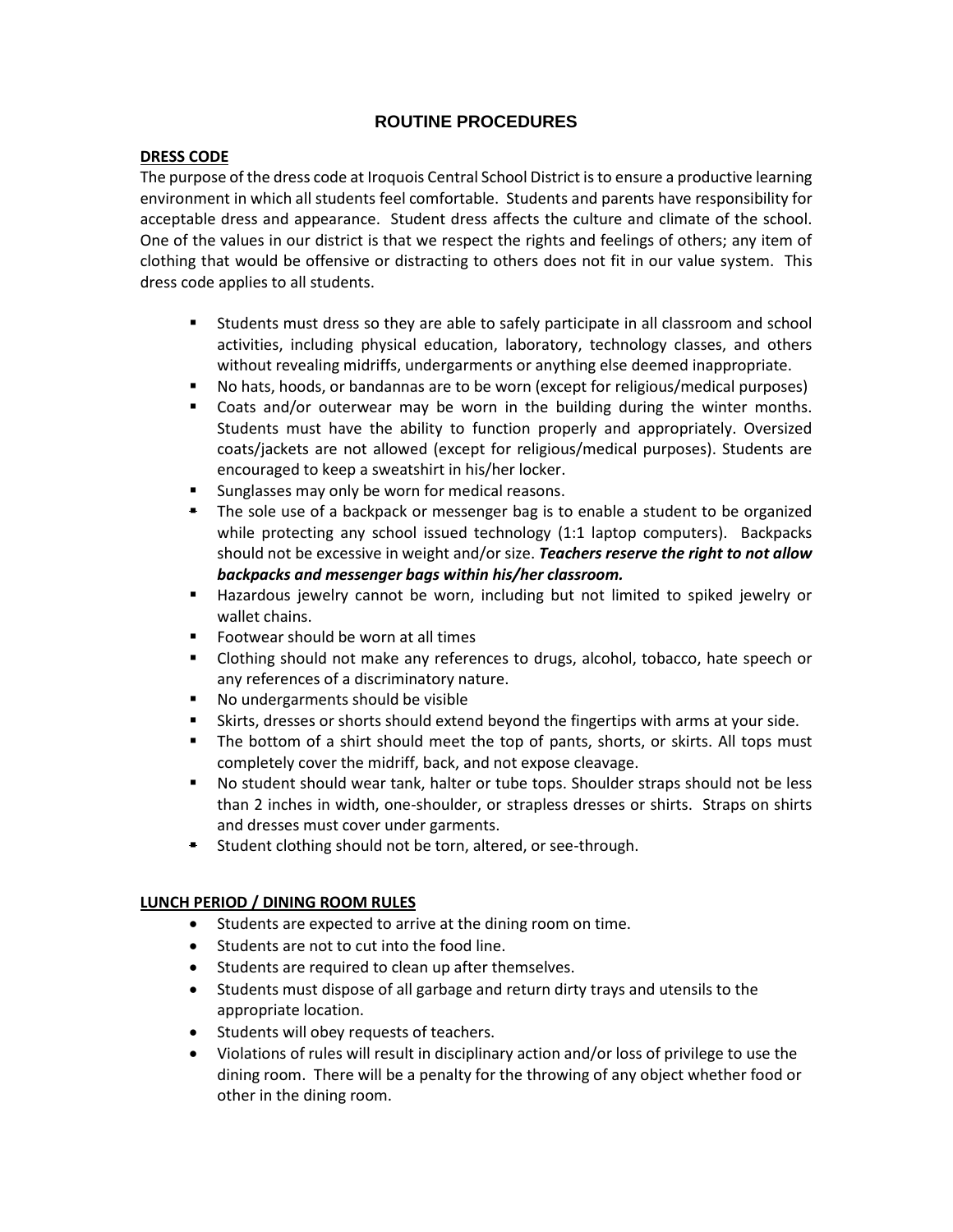- Students seeking a free or reduced lunch must apply annually through the Business office.
- Enter and exit the courtyard through doorways. Going through the window openings will result in loss of courtyard privileges.

#### **STUDY HALLS**

- Study hall time provides a quiet productive time to complete assignments.
- Truancy from a study hall will be treated the same as truancy from a class.
- Students should bring sufficient work for the entire period.
- Passes to the library, lavatories, or other destination will be issued with teacher discretion.
- Students wishing to use the library will sign up before HR and then report to the library at the time they signed up.
- Students wishing to see another teacher during their scheduled study hall period will **go directly** to that teacher's room. The **teacher will then record the student's attendance** so they are not marked absent from their assigned study hall.
- Study hall teachers retain the right to establish individual study hall rules.
- There will be no card playing in study hall.
- Any students moving around the building during a study hall period are moving with an academic purpose

## **LIBRARY MEDIA CENTER**

The High School Library Media Center is designed and maintained to service the specific needs and requirements of High School students and faculty. The program is coordinated by a Library Media Specialist who works with classroom teachers to integrate research skills into all curriculum areas and class projects. Classes are scheduled into the Library Media Center where the librarian and classroom teacher work together to instruct students how to use a variety of information resources to complete research assignments or projects.

The importance of reading for information and personal enjoyment is stressed at all grade levels. Computer terminals allow students and teachers to search the 12,000 records in the Library's automated catalog and circulation system. Materials in the catalog include books, videos, computer software, kits, charts and maps.

The High School Library Media Center is open daily from 7:30 am to 2:50 pm. Students are encouraged to use the Library Media Center for research, reading, computer and video work.

#### **PARKING**

Parking on school grounds is a privilege not a right. **Students must have an approved parking permit and park only in designated areas.** The parking hanger should be hung on the car's rear view mirror, facing out. The speed limit is 10 MPH. A stopped school bus with flashing lights must not be passed. Lock your car, since the school is not responsible for damage to or loss from your car. Park between the lines in the assigned area. Accidents on school property carry the same liability to you as a driver on the highway. It is expected that the privilege to drive to school will not have an adverse effect on your ability to comply with other rules that are in effect at Iroquois, such as tardiness and leaving school grounds without permission.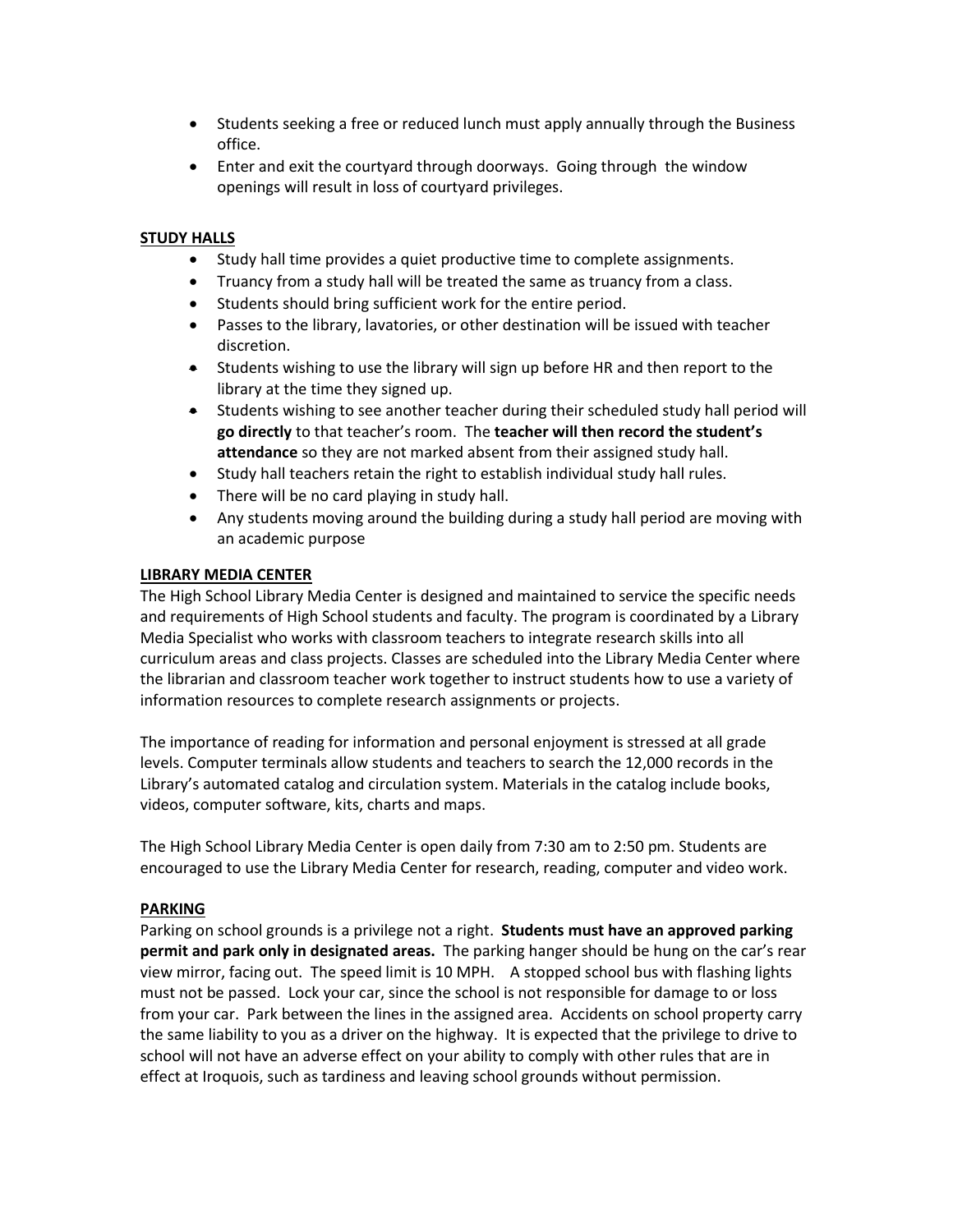No item, the possession of which is illegal, in violation of school regulations, or which endangers the health, safety, or welfare of persons, shall be stored in or on a vehicle parked on school property. If it is necessary to go to your car during the day, you must obtain a pass from an administrator. **Students who drive to school are expected to be punctual.** Excessive tardiness or truancy from school may result in the loss of parking privileges. Violations of school driving/parking regulations will result in consequences as determined by administration.

#### **BUS TRANSPORTATION**

Bus transportation is provided for all students. Since a bus is school property, all rules that apply to school also apply to the bus. Students must ride their assigned buses. Any request to do otherwise must be in writing to the Main Office by 9:00 a.m. on the day requested. Proper behavior must be displayed in order to receive transportation. Pupils on the bus are under the authority and directly responsible to the driver of the bus. Refusal to follow the requests of the driver is sufficient reason for a student to be denied transportation. There are no LATE buses.

#### **NETWORK AND INTERNET ACCESS**

The use of school computers is a privilege, which may be taken away if the student uses computers, the network or the Internet improperly – or causes damage to computer hardware or software.

The school will remove any material from school computers that is not conducive to the educational mission or is not good for students (i.e. objectionable material). The school will limit access to Internet sites that it deems objectionable. Students will not install unauthorized software or download unauthorized files on school computers. The computers are to be used only for schoolwork as directed by the teacher and/or staff. Each student is responsible for good behavior while using computers and/or the network. The same rules that apply with regard to common courtesy and respect for people and property also apply with regard to use of the school computer network and the Internet. Improper use will lead to computer privileges being taken away from the student.

The student use of the Internet will be monitored by a teacher or staff member. The district has the right to review (or monitor) all activities, including but not limited to E-mail correspondences and material created by students on school computers.

#### **BOOKSTORE**

Operating hours are daily from 7:15 a.m. – 11:15 a.m.. Students may purchase supplies, review books, workbooks, etc. The store is located in the Athletic Office area.

#### **STUDENT SUCCESS TEAM**

The Student Success Team (SST) was created for the purpose of effectively assisting in the educational program of a student experiencing any of the following difficulties: academic, social, emotional, physical, and motivational. This committee is facilitated by an Assistant Principal and our High School Social Worker.

#### **LOCKERS**

Lockers are issued to each student at the beginning of the school year. While they are issued for your convenience, **they are school property**. Lockers are NOT to be shared or locker combinations given to other students. Keep your locker locked at all times. The school can take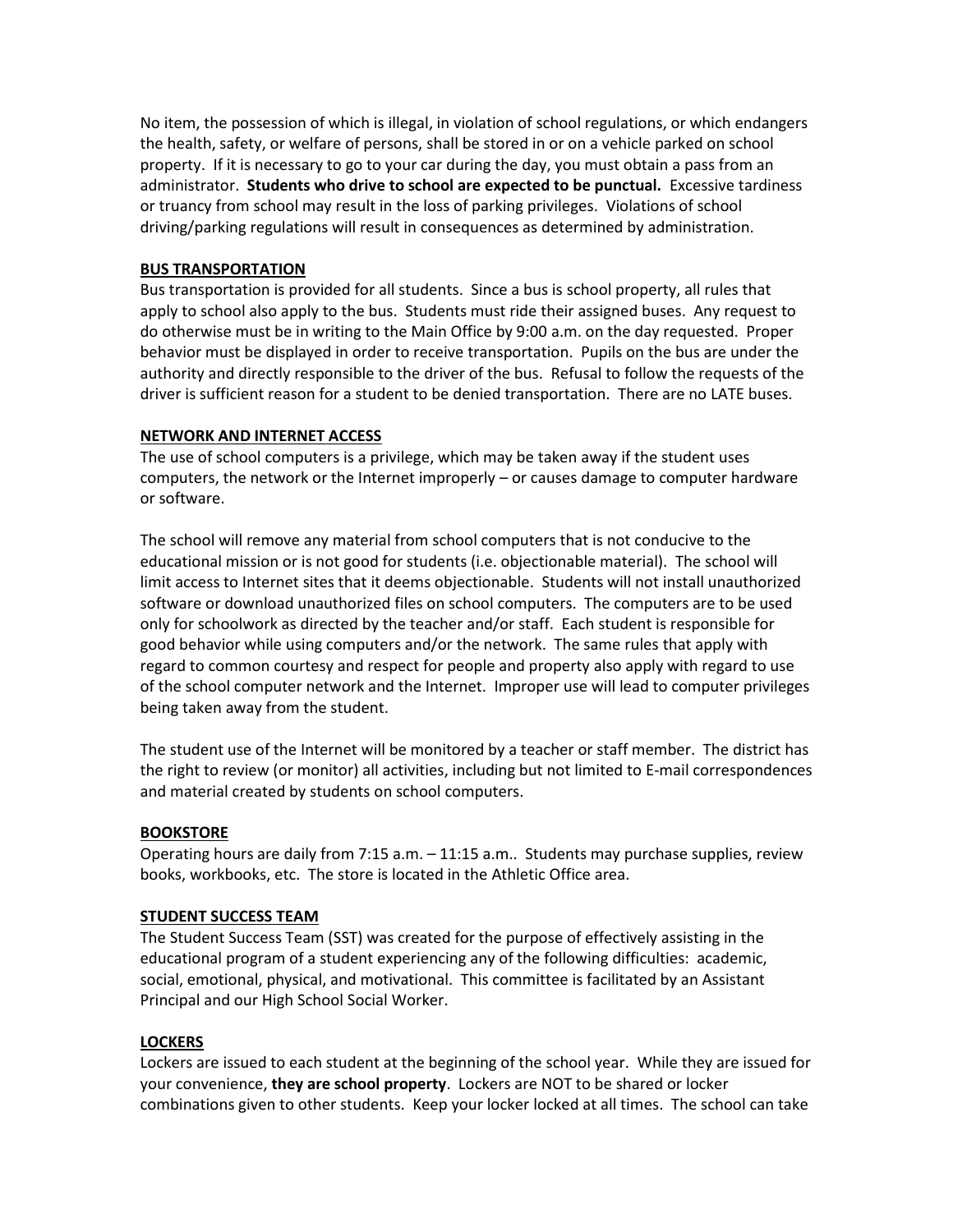no responsibility for items stolen from lockers. Theft and misuse may result in suspension and criminal prosecution.

#### **GYM/ATHLETIC LOCKERS**

Gym lockers will be issued by the Physical Education staff. Students are strongly encouraged to bring their own locks for these lockers.It should be noted that only issued lockers in the physical education areas are to be used. **Valuables should not be brought to physical education class.** The school is not responsible for items not locked in lockers while in the gym.

## **SCHOOL ISSUED PROPERTY**

Any school issued property such as textbooks, laptop computers, rented calculators and athletic equipment, etc. is the responsibility of the students. Proper care and the prompt return of all items are expected. Students will be required to pay for lost or damaged items before records are released

## **LOST AND FOUND**

The lost and found is located in the Main Office.

#### **STUDENT ANNOUNCEMENTS**

Announcements are made twice a day - at 7:45 a.m. (after the Pledge to the Flag) and at 1:30pm (the start of  $8<sup>th</sup>$  period). These announcements may take place via the Public Address (PA) system and/or the video webcasts. Students are expected to be quiet and courteous during this time. Important information regarding upcoming events, testing schedules, as well as safety concerns/warnings may be given at this time.

## **TECHNICAL AND VOCATIONAL EDUCATION**

Ormsby Principal - Tom Huebert - 652-8250

Potter Rd. Principal – Lucas Vogel - 821-7331

In addition to the standard curriculum, students may attain a technical and/or vocational sequence. Sixty different vocational programs are available.

## **CELL PHONES, i-PODS, LASER POINTERS AND OTHER ELECTRONIC EQUIPMENT**

**The school is not responsible for personal electronic devices brought to school.** Those students who are in violation of this policy will have their electronic equipment confiscated. Cell phones, ipods, pagers, and PDAs are prohibited during testing situations. There will be three dedicated zones for cell phone use in the building:

- **Green** Cell phones can be used freely in Hallways and Cafeteria
- **Yellow**  Cell phones can be used with teacher's permission in Classrooms and Study halls
- **Red**  Cell phones are prohibited in Testing Rooms, Locker Rooms and Rest Rooms

## **Students may not:**

- use external speakers at any time or have headphones or ear buds at a volume where students cannot hear directions.
- Use Cell Phones in the lavatory or locker rooms for any reason. Take any pictures or videos in any zone. *No Exceptions*.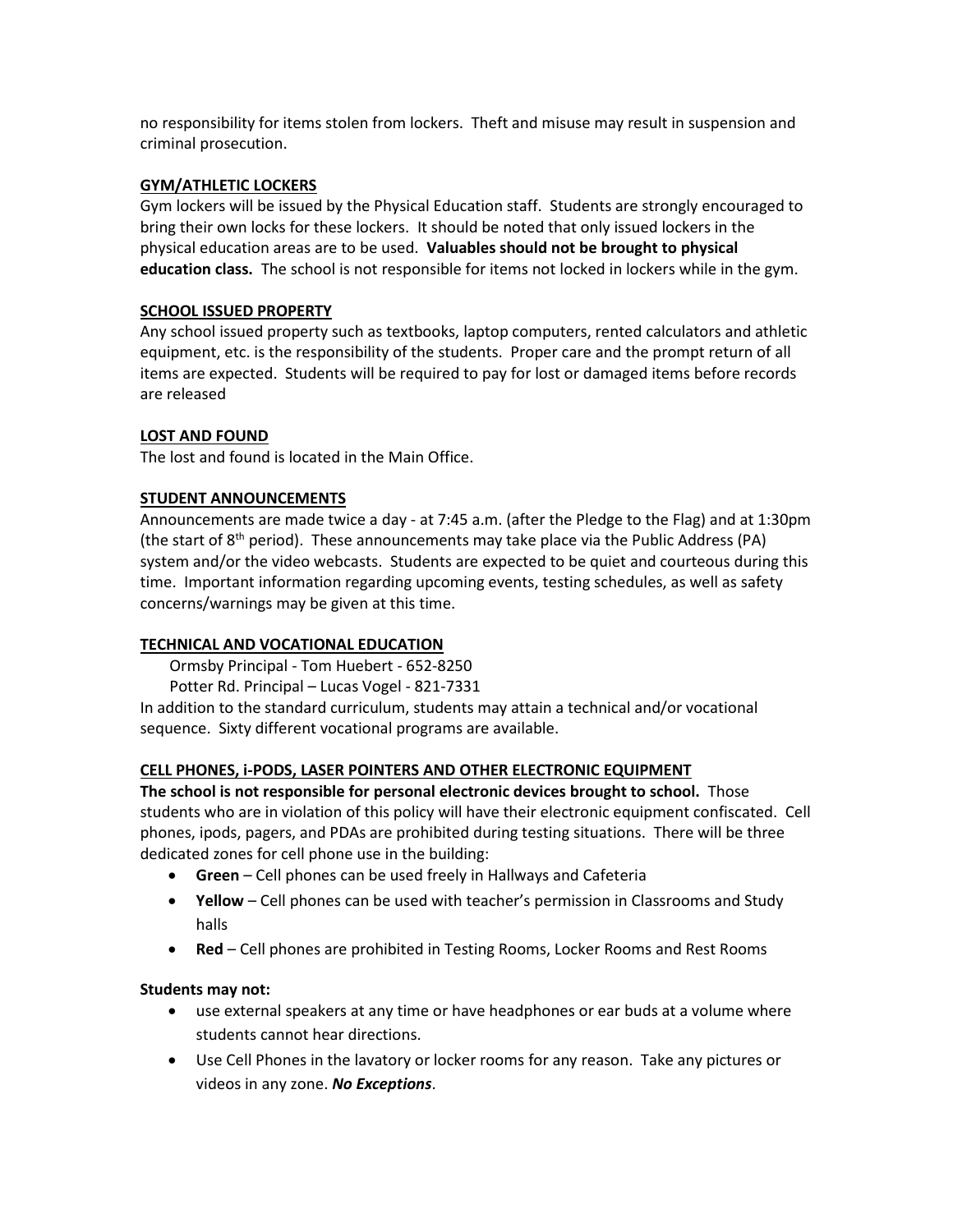• Students that use their cell phones in dedicated zones can ONLY text. No actual phone calls are allowed. A student that needs to make a call can use the Main Office phone.

## **CORRIDOR BEHAVIOR**

Students must exhibit appropriate behavior in the halls at all times. During class time, hallway movement should be at a minimum. Teachers may only allow one student out of the classroom at a time. While classes are in session, students must have a pass issued by his/her classroom teacher. Failure to have a valid permit or pass will result in disciplinary action.

#### **FIELD TRIPS**

All field trips require that the school receive a signed permission slip from a parent or guardian as well as teacher approval from any class being missed. All school rules and regulations are in effect during school sponsored field trips.

#### **FIRE AND EMERGENCY DRILLS**

Students are expected to move quickly, silently and in an orderly (Q.S.O.) fashion under the direction of the faculty. On exiting, students will follow the directions of the teachers and other staff members.

#### **DETENTION ROOM PROCEDURES**

- seating assigned by teacher;
- arrival no later than 2:45 P.M. Beyond this time, rescheduled for additional day
- no talking between students, phone calls or trips to lockers
- must have work to do: assignments, reading, etc. If the student brings no work, the teacher will assign work
- failure to report will result in an additional detention or suspension, depending on the circumstances
- no visitors allowed in the detention room
- NO PASSES WILL BE ISSUED DURING DETENTION
- uncooperative behavior will result in further disciplinary action.
- Saturday or morning detention may be assigned.

## **LEAVING SCHOOL BUILDING / GROUNDS:**

Students are not to leave the school building during the course of the school day without permission from the office and parent approval. Students must sign in and out at the attendance office. Failure to follow these procedures constitutes truancy. **Students who illegally leave the school building / grounds will receive disciplinary action and may have their parking privileges revoked**.

## **ASSEMBLIES**

Assemblies have been scheduled throughout the year. The purpose of our assemblies is to enrich the regular educational program in our building. Students are expected to adhere to all building policies while at assemblies. Your behavior during these events should be nothing less than exemplary. Students will be escorted to the auditorium by their classroom teachers and will follow their teacher's expectations regarding seating, etc.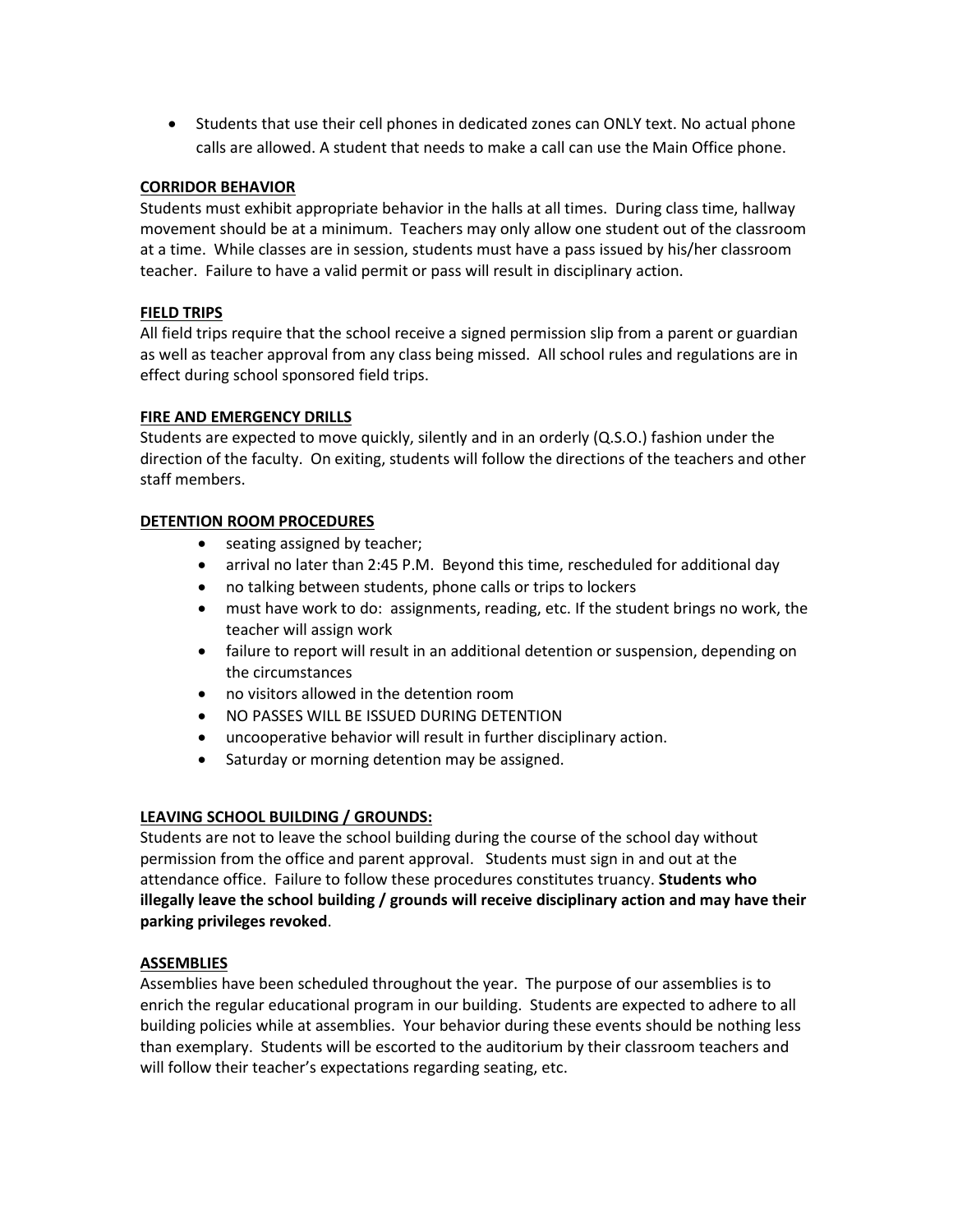#### **POSTERS**

Posters, flyers or any item to be hung on the walls of the school must have the approval of the Building Administrators or it will be removed.

#### **DANCES**

All students attending school dances will be administered the "Alco-Senor Wand" for safety purposes.

## **HEALTH OFFICE**

The Health Office is available to students who are physically ill, injured, or have been involved in a school related accident. A student wishing to see the nurse must follow the following health office procedures:

A. Obtain a pass from the teacher before going to the Health Office if possible.

B. Go directly to the school nurse, who will make a decision regarding treatment. If the school nurse decides that a student should leave school, he/she should be transported by his/her parent or designated responsible adult. No other student may supply transportation, nor is a student who is ill permitted to walk home. All phone calls and arrangements for release or return to class must be made by the nurse, attendance office, or an administrator. In the case of accidents, any accident in the school building or on school grounds is to be reported to the teacher, coach or monitor in charge and to the school nurse as soon as possible.

If your child is affected by the following symptoms during the night, please consider keeping him home the next school day to make certain the condition does not recur:

- 1. Temperature of  $100^\circ$  or over
- 2. Acute or severe sore throat
- 3. Stiff neck or swollen glands
- 4. Rash on the skin
- 5. Earache or drainage from ear.
- 6. Nausea, vomiting or diarrhea
- 7. Inflammation of eyes or crusting of eyelids

Consult with your family physician in matters pertaining to diagnosis and treatment. In the event your child is absent, please notify the Attendance Office on the first day of the absence at 652-3000 ext. 7880.

#### **Procedure for Accidents/Injuries at School**

When a student is involved in an accident or receives an injury at school, the student should report it immediately to the teacher, bus driver, or coach, etc., who will refer him to the nurse. The School Nurse or Athletic Trainer is responsible for providing first aid, contacting parents, filling out incident reports and providing families with school insurance information. If the injury (or illness) restricts the student's participation in physical education or other activities, a note from a private health care professional is required.

#### **Medication Procedure**

According to laws set forth by the NYS Dept. of Education and School Policy, we must comply with regulations in order to administer medications at school (from grades Pre-K through 12). If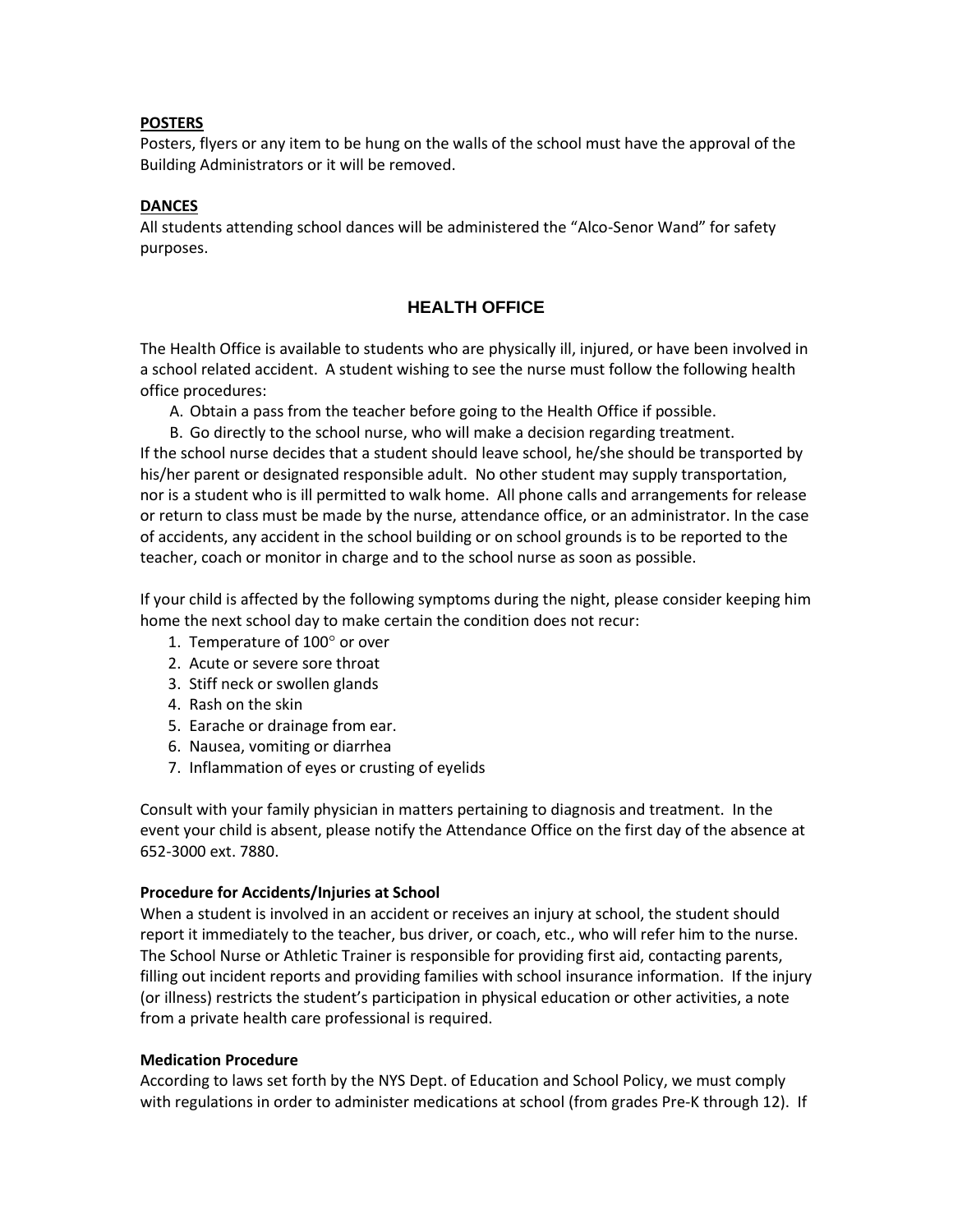medication is to be administered at school, it must be delivered to the school nurse by the parent/guardian with a doctor's prescription and parent permission requesting administration during school hours. The medication (whether prescription or over-the-counter) must be in the original container (if prescription the pharmacy label must match the doctor's prescription). The information must include name, date, medication, dose, frequency, and route. NEVER send medication to school with your child.

#### **Physicals**

Physical examinations are required by New York State Law on all students in grade 10 and all new students. If you choose to have your private medical doctor complete the physical, a copy (on the school physical form) must be received in the nurse's office by the beginning of September. School physicals, with our school physician, take place in September, October, February and May or June of each school year. Physical exams for sports are available during the school year (watch local newspapers for announcements). Physicals are/remain current for one (1) year from the date completed. Sports participation cards must be completed and signed by the PARENT/GUARDIAN, nurse and athletic director before the student can begin any practice or try-out.

#### **Screenings**

Vision, height, and weight screenings are completed on all high school students. Hearing screening is completed on tenth grade students. Scoliosis screening is completed on ninth, tenth, and eleventh grade students. All screening tests are available and performed as needed or requested for all students.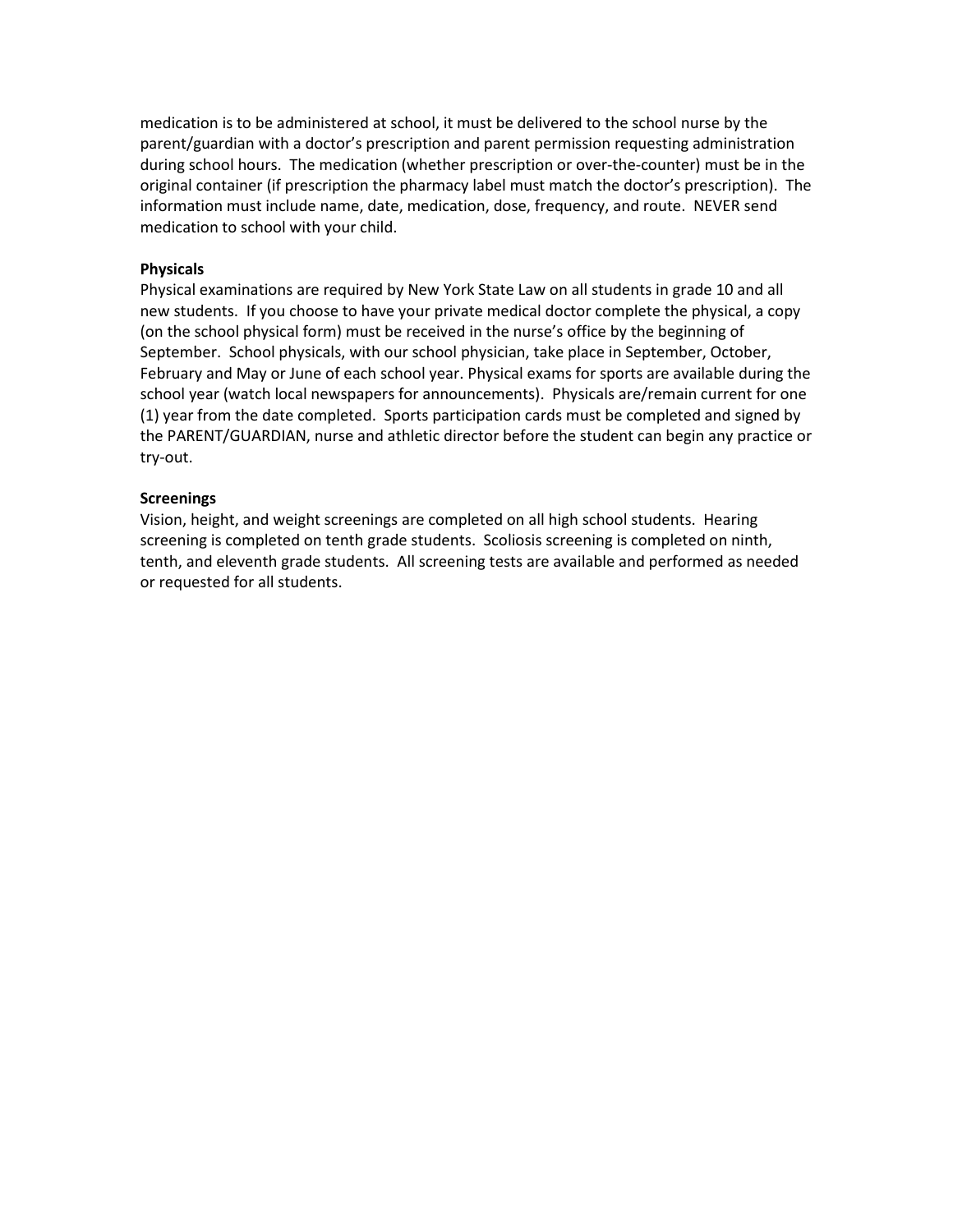## **DISCIPLINE**

**CONTRARY TO POPULAR BELIEF, THERE IS NO VALID TRADITION OF AN UNOFFICIAL "SENIOR SKIP DAY" AT IROQUOIS CENTRAL HIGH SCHOOL. WE ESTABLISHED AN OFFICIAL SENIOR CLASS DAY ON JUNE 7, 1991. SENIOR DAY IS AN ALCOHOL-FREE AND DRUG-FREE EVENT, A SAFE AND LEGITIMATE RECOGNITION OF OUR STUDENTS ACHIEVING THEIR LONG-TIME EDUCATIONAL GOAL-GRADUATION. SENIORS ARE SERVED BREAKFAST BY THE STAFF AND AWARDED SCHOLARSHIPS BY VARIOUS BENEFACTORS ON THEIR SPECIAL DAY. PARTICIPATION IN AN UNOFFICIAL SKIP DAY CANNOT BE SANCTIONED AND WILL RESULT IN SERIOUS CONSEQUENCES FOR THE OFFENDER!**

## **STUDENT MISCONDUCT AND RESULTING SCHOOL DISCIPLINARY ACTION**

The promotion of self-discipline is an integral part of our social environment. Organizations and groups cannot function without rules and regulations. The vast majority of students are responsible and well behaved. The following is included to enable students, staff, and parents to understand the consequences of misbehavior.

When students are suspended, parents will be notified by telephone or personal contact and letter. With any suspension (in or out-of-school) a student will lose extra-curricular privileges and that suspension remains in effect when school is in recess. Extra-curricular privileges include ANY SCHOOL SPONSORED ACTIVITY. In certain cases a Superintendent's Hearing may result. This is a formal hearing to review evidence of charges which, if substantiated, may result in further disciplinary action. A parent conference will also be arranged with appropriate school personnel when necessary.

## **DISCIPLINARY CONSEQUENCES:**

Students who are serving detention or suspension will not be allowed to use their personal cell phones or participate in any extra-curricular activities on that day.

- 1. **Detention** An afternoon program for students who have violated school rules. Detention is held from 2:45-4:00.
- 2. **Extended Detention** This is an after-school program for students who have violated school rules that is held 2:45-5:00
- 3. **Saturday Detention** 8:00-11:00 a.m. this is a weekend program for students who have violated school rules.
- 4. **In-School Suspension – I.C.E** This occurs during the school day. Teachers will send work to the ICE room and students are expected to complete all work and adhere to the ICE rules. Students assigned to ICE will not be allowed to participate in any school activities during each day of suspension, including evening activities.
- 5. **Out-of-School Suspension – at ICS** Students assigned to OSS will have all school work completed under the supervision of a teacher. Students assigned to OSS will not be allowed to attend or participate in any school activities while on suspension.
- 6. **External Suspension** Students who are externally suspended are not allowed on school property during the supervision. A tutor will be provided to assist the student in keeping up with classwork.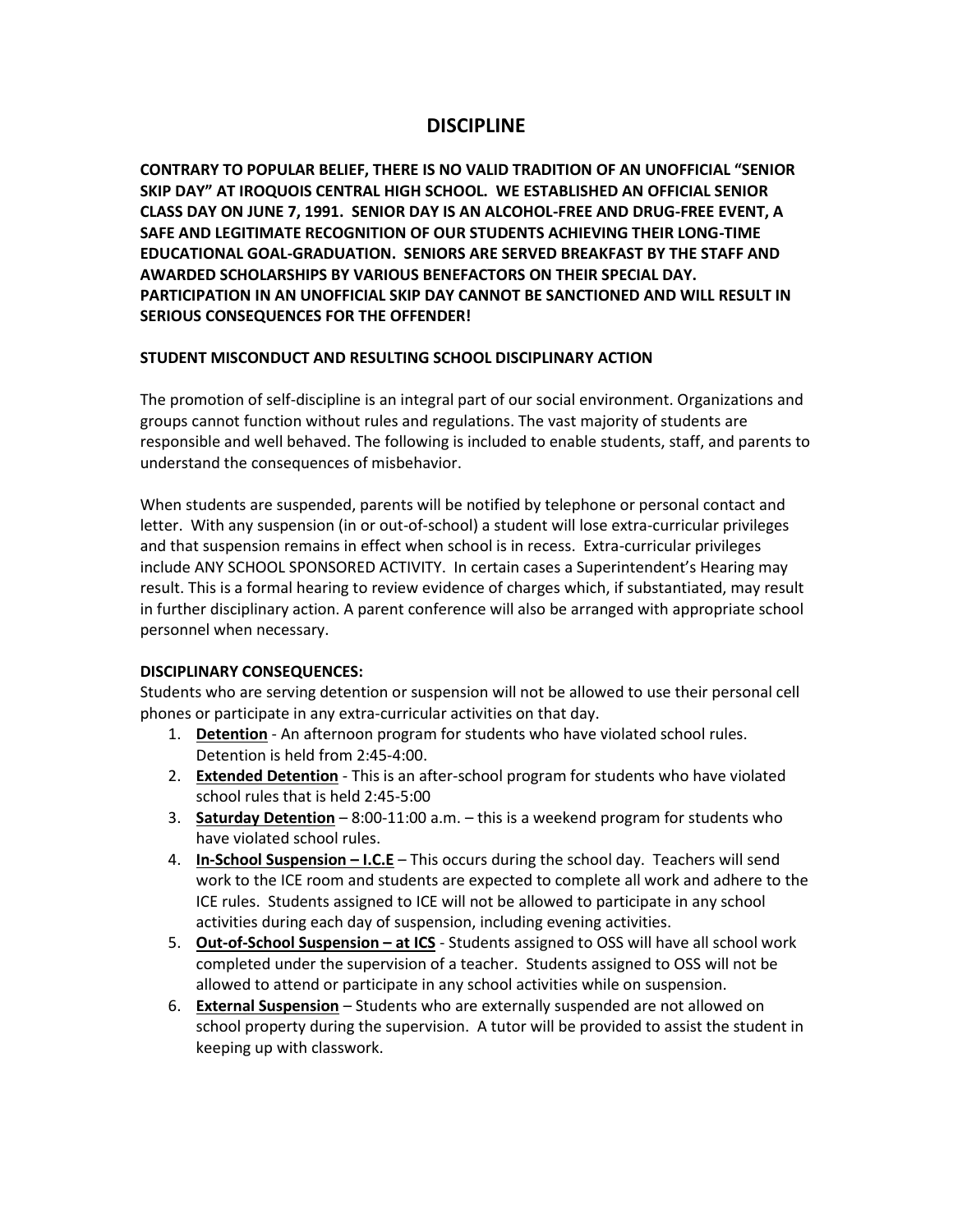# **PROHIBITED STUDENT CONDUCT**

Students are given the opportunity to learn in a safe and positive environment. With that opportunity comes the expectation that students are responsible for their conduct during school hours, and at all school-related activities on or off school property.

Disciplinary action will be taken by the teacher and /or the administrator through a referral process when conduct is in violation of acceptable expectations.

While it is impossible to provide an exhaustive list, the Board of Education has specifically classified the following actions as *not permissible* and the student will be subject to disciplinary action, up to and including, suspension from school, when he/she engages in it:

- Engaging in any act which disrupts the normal operation of the school community, *including, but not limited to:* running in hallways, making unreasonable noise, and using language or gestures that are profane, lewd, vulgar, abusive, intimidating, or that incite others.
- **Insubordinate conduct** failing to comply with the directions of a teacher, administrator or other school employee
- Selling, using, possessing, or distributing obscene materials
- Sexual harassment which includes unwelcome sexual advances, requests for sexual favors, taking, sending or receiving sexually explicit videos, pictures or auditory recordings and other verbal or physical conduct or communication of a sexual nature
- Using profane, vulgar, obscene or abusive language or gestures (including *discriminatory language and* ethnic slurs)
- Lateness for, missing, or leaving class without permission or excuse
- Leaving school grounds without administrative permission
- Trespassing. Students are not permitted in any area of the school district, other than the one they regularly attend. To gain access to another school building, the student must have permission from his/her building administrator. In addition, the student must have permission from the administrator of the building that he/she is visiting.
- Cheating/Academic Integrity includes but not limited to copying, plagiarism, and/or altering records.
- Destroying or defacing property
- Vandalism
- Committing, threatening or attempting an act of violence (such as hitting, kicking, punching, or scratching) upon a teacher, administrator or other District employee.
- Committing, threatening or attempting an act of violence (such as hitting, kicking, punching, or scratching) upon another student or any other person lawfully on school property.
- Fighting
- Making unreasonable noise
- Obstructing traffic
- Creating a hazardous condition
- Driving a motorized vehicle in a reckless manner
- Possessing, consuming, selling, attempting to sell, distributing or exchanging alcoholic **beverages, tobacco, tobacco products or illegal and/or controlled substances,**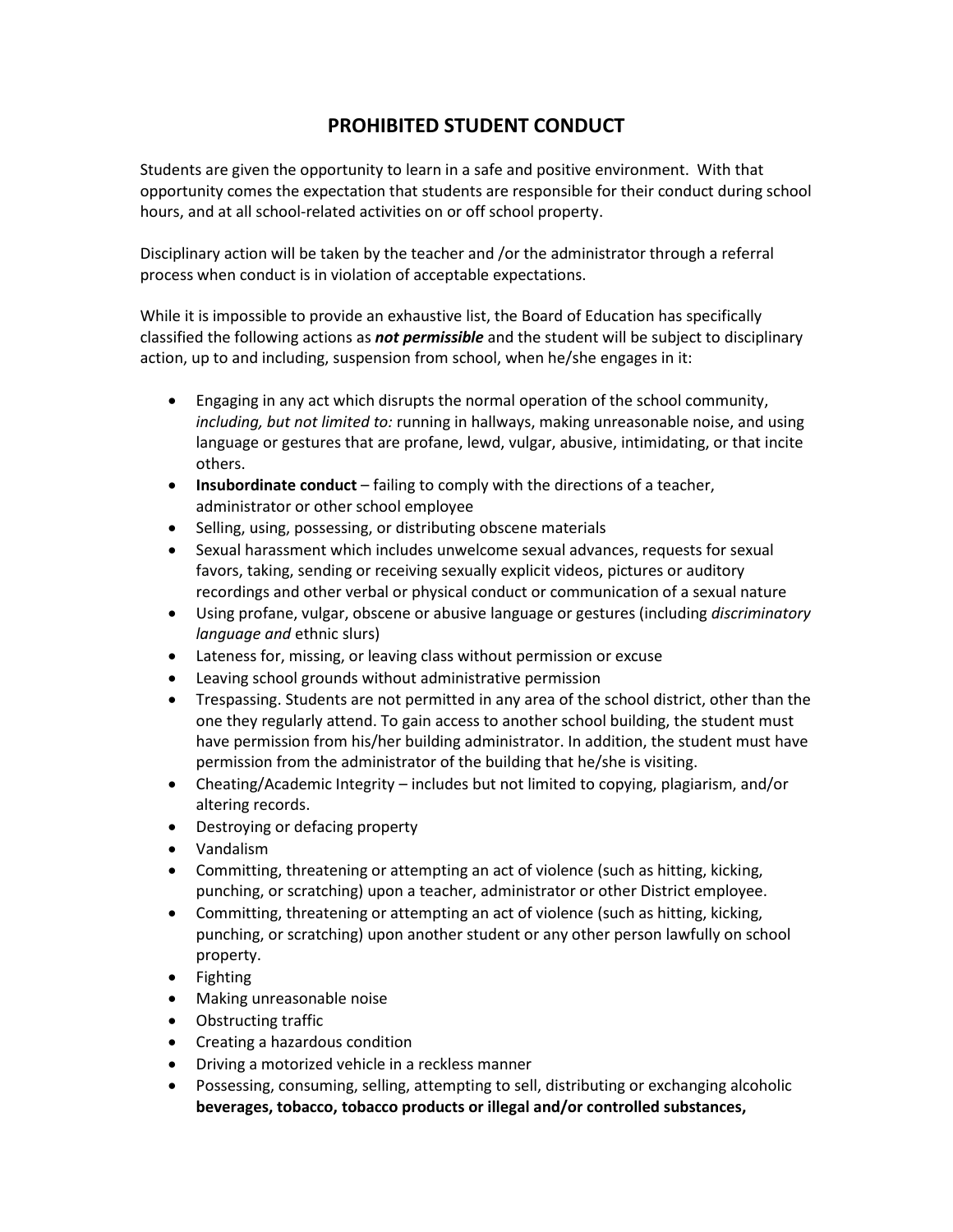**counterfeit** and designer drugs, or paraphernalia for use of such drugs or be under the influence of any such substances on school property or at a school function. "Illegal substances" include, but are not limited to, inhalants, marijuana, synthetic cannabinoids, cocaine, LSD, PCP, amphetamines, heroin, steroids, look-alike drugs, drug paraphernalia, bath salts and any substances commonly referred to as "designer drugs."

- Inappropriately using, sharing, selling, attempting to sell, distributing or exchanging prescription and over-the-counter drugs.
- Possessing, consuming, selling, attempting to sell, distributing, or exchanging "look-alike drugs"; or, possessing or consuming (without authorization), selling, attempting to sell, distributing or exchanging other substances such as dietary supplements, weight loss pills, etc.
- Smoking
- Gambling
- Displaying signs of gang affiliation or engaging in gang-related behaviors that are observed to increase the level of conflict or violent behavior.
- Hazing, which includes any intentional or reckless act directed against another for the purpose of initiation into, affiliating with or maintaining membership in any District or school sponsored activity, organization, club or team.
- Engaging in harassing conduct, threats, intimidation, or abuse that reasonably causes or would reasonably be expected to cause a student to fear for his or her physical wellbeing. (verbal, physical, psychological, cyber-bulling, text-messaging, photo distribution by cell phone, e-mail, etc.)
- Bullying and intimidation, which includes engaging in actions or statements that put an individual in fear of bodily harm and/or emotional discomfort; for example, "play" fighting, extortion of money, overt teasing, etc.
- "Internet bullying" (also referred to as "cyberbullying") including the use of instant messaging, email, websites, chat rooms, text messaging, or by any other electronic means, when such use interferes with the operation of the school; or infringes upon the general health, safety and welfare of students or employees.
- Engaging in public displays of affection (PDA)
- Engaging in lewd behavior
- Sale of any items or services without administrative approval
- Conduct which endangers the health, welfare, or morals of others and which violates board rules for public order on school property
- Defamation, which includes making false or unprivileged statements or representations about an individual or identifiable group of individuals that harm the reputation of the person or the identifiable group by demeaning them. This can include posting or publishing video, audio recordings or pictures (written material, cell phones, Internet, YouTube, etc.)
- Discrimination, based on a person's actual or perceived race, age, sexual orientation, use of a recognized guide dog, hearing dog or service dog, color, creed, national origin, ethnic group, religion, religious practice, sex, sexual orientation, gender or gender identity, marital or veteran status, use of a recognized guide dog, hearing dog or service dog, or disability as a basis for treating another in a negative manner on school property or at a school function.
- Harassment, the creation of a hostile environment by conduct or by verbal threats, intimidation or abuse that has or would have the effect of unreasonably and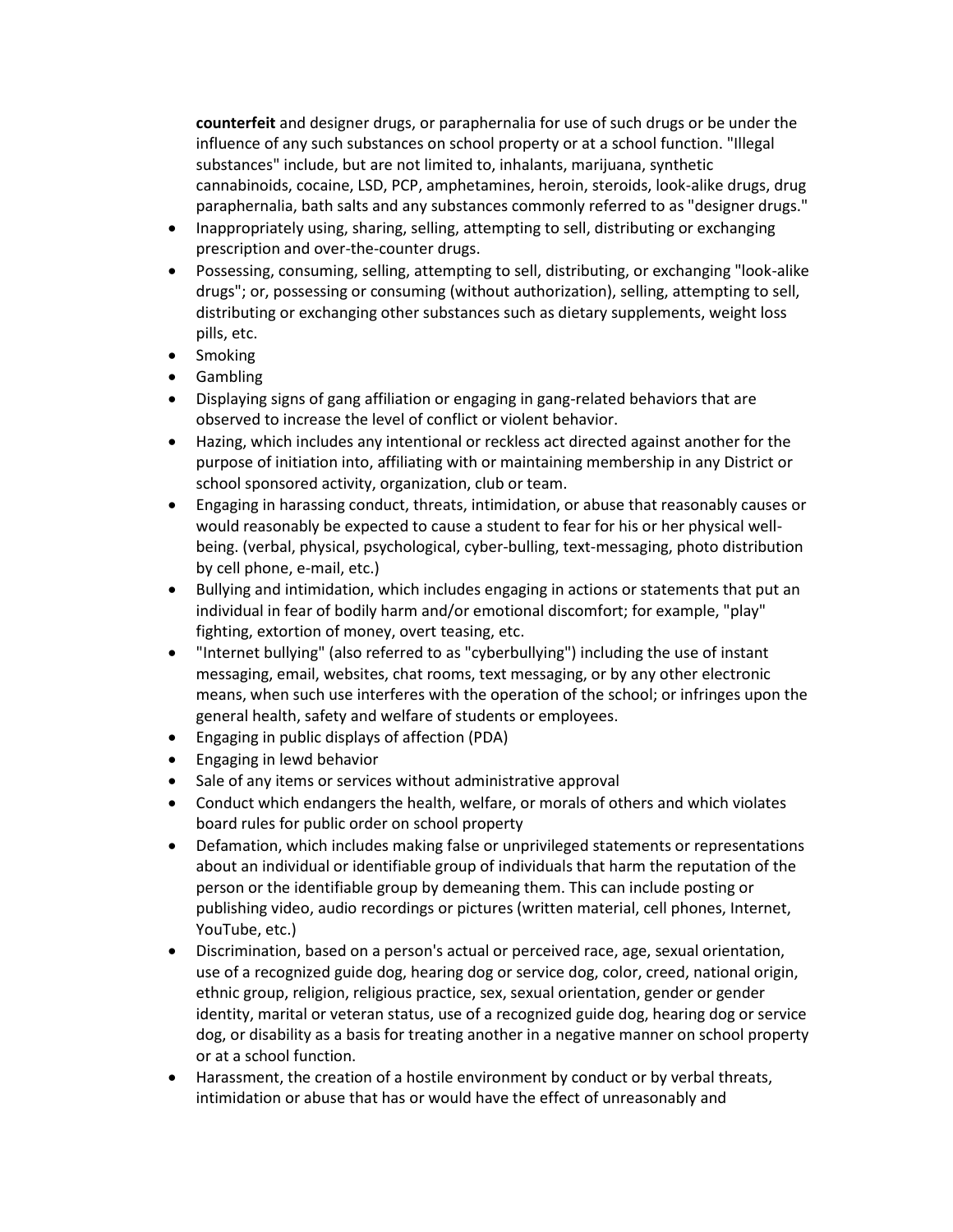substantially interfering with a student's educational performance, opportunities or benefits, or mental, emotional or physical wellbeing based on a person's actual or perceived race, color, weight, national origin, political affiliation, ethnic group, religion, religious practice, marital or veteran status, use of a recognized guide dog, hearing dog or service dog, disability, sexual orientation, gender or sex.

- Selling, using, or possessing weapons, fireworks, or other dangerous instruments or contraband
- Assisting another student in any of the above actions.
- Loitering (defined as being on school property, unsupervised, without the purpose of participating in an after school/extra curricular/school sponsored activity).
- Misusing computer/electronic communication devices (such as cell phones), including any unauthorized or inappropriate use of computers, software or internet/intranet account; accessing inappropriate web sites; evading the District's content filter; using an outside wireless network; or any other violation of the Iroquois Acceptable Use Policy or the district's one-to-one policy.
- Unauthorized use of personal electronic devices/equipment (i.e., cell phones, MP3 devices, cameras, and other personal electronic devices deemed inappropriate by the administration).
- Unauthorized use of personal computer, laptop, tablet or e-reader and/or other computerized information resources through the District computer system is prohibited.
- Initiating or reporting warning of fire or other catastrophe without valid cause, misusing 911, or inappropriately discharging and/or tampering with a fire extinguisher or AED.
- Students' use of open beverage containers will be reserved to the discretion of each individual school building. The student use of open beverage containers, coffee, and Energy Drinks shall not be a distraction to the teaching and learning environment. Teachers reserve the right to not allow open beverages within his/her classroom.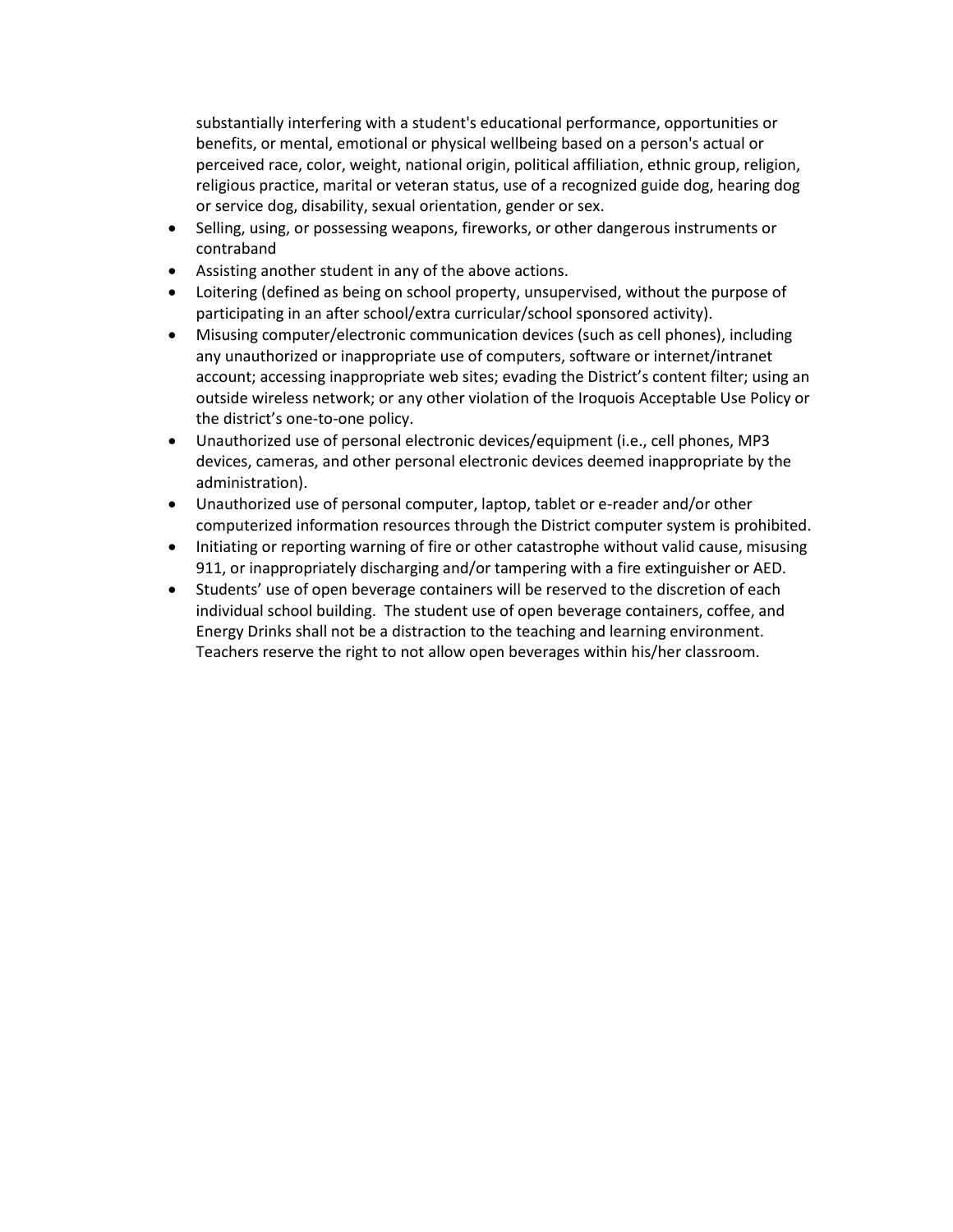# **CONSEQUENCES OF INAPPROPRIATE BEHAVIOR**

It is the policy of the Iroquois Schools to remediate situations which may occur by a positive application of resources whenever possible. However, student misconduct may be dealt with through any or all of the approaches listed below:

- 1. Verbal reprimand
- 2. Oral warning
- 3. Counseling
- 4. Written notification (or warning)
- 5. Detention (After School, Lunch Detention, Extended Detention, Saturday Detention)
- 6. Re-doing or re-submitting the work (in cases of plagiarism).
- 7. Loss of privilege to eat lunch in dining hall
- 8. Academic/Athletic Probation as per athletic code of conduct
- 9. Restitution for damaged property in accordance with the law
- 10. Discipline that is aligned to the district's one-to-one technology agreement
- 11. Suspension of privileges, such as driving to school, permission to possess a cell phone on school grounds,
- 12. Suspension from transportation, athletic participation, social or extra-curricular activities
- 13. Suspension from a particular class for infractions which related specifically to that class
- 14. In-school suspension 1-5 days *(may include Saturday Detention)*
- 15. Out of school suspension 5 days or greater (suspensions greater than 5 days would be the result of the superintendent's recommendation after a superintendent's disciplinary hearing)

Out of school suspension is given by the principal for up to five school days during which time students may not be on school property. The parent is notified of the action and must accompany the student to school for re-admittance. At that time a conference will be held.

## *Below are guidelines that are used to address student misconduct. We reserve the right to view situations on an individual basis.*

- **UNEXCUSED TARDINESS TO CLASS or SCHOOL:**  $3^{\text{rd}}$  time: Detention – parent notified Subsequent tardiness will result in further detentions and eventual in-school suspension
- **INSUBORDINATION:**

Duration is based on severity of offense and student's previous record related to insubordination. Consequences may range from detention to suspension.

## • **FIGHTING**

Up to five (5) days suspension and a Superintendent's Hearing based on severity.

## • **STRIKING A STAFF MEMBER**:

Five (5) days suspension, Superintendent's Hearing; authorities are notified, if warranted.

• **DRUG, ALCOHOL, AND TOBACCO ABUSE**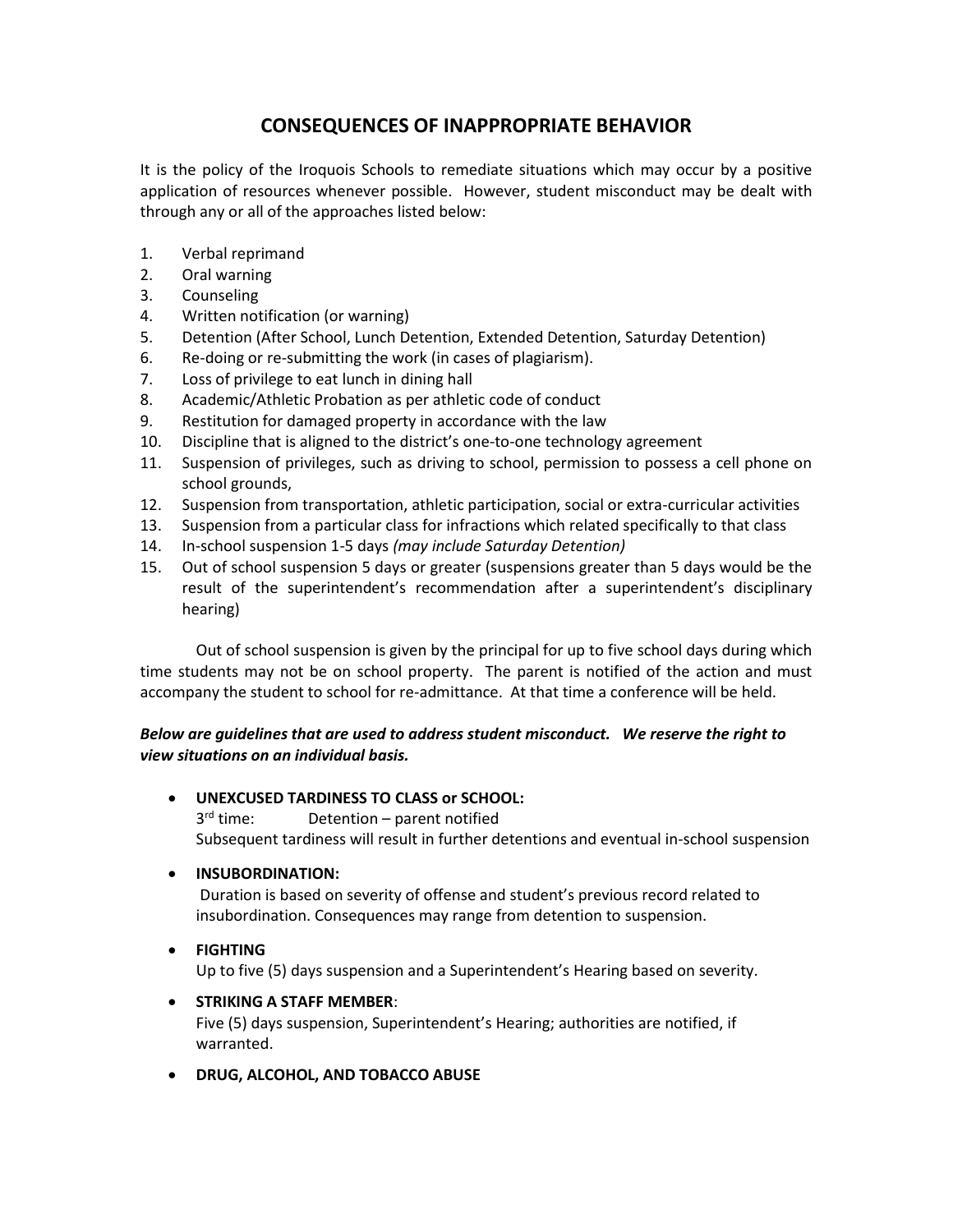Iroquois Central School has been identified by local, state and federal laws as a *Drug Free Zone*. The school is committed to the prevention of alcohol and other substance use/abuse. No student may use, possess, sell, or distribute alcohol or other substances, nor may he/she use or possess electronic cigarettes, drug paraphernalia, on school grounds or at school-sponsored events, except drugs as prescribed by a physician. The term "alcohol and/or other substances" refers to the use of all substances including, but not limited to: alcohol, inhalants, marijuana, cocaine, LSD, PCP amphetamines, heroin, steroids, look-alikes, and any of those substances commonly referred to as "designer drugs". The inappropriate use of prescription and over-the-counter drugs is also forbidden. Electronic cigarettes are contraband and will be confiscated. Confiscated items will not be returned to the student or parents, these items will be discarded by the school.

Additionally, the following persons are not permitted to enter school grounds or schoolsponsored events; any person who gives any visible and/or physical indication that he/she has used or consumed alcohol and/or other substances, or any person who school personnel have reasonable grounds to suspect has used alcohol and/or other substances. All students attending school dances will be administered the "Alco-Senor Wand" for safety purposes.

Any narcotics found will be confiscated immediately. The parent/ guardian of the student(s) involved will be called and appropriate disciplinary action taken, up to and including permanent suspension. The District may bring legal charges against the student(s) involved, including a lawsuit. In its effort to maintain a drug-free environment, the District shall cooperate to the fullest extent possible with local, state and/or federal law enforcement agencies. Because of the *Drug Free Zone* status, penalties will be doubled for convicted violators.

## **POSSESSION, USE, OR DISTRIBUTION OF ALCOHOL OR OTHER CONTROLLED SUBSTANCES WILL RESULT IN 5 (FIVE) DAYS OUT-OF-SCHOOL SUSPENSION, PARENT NOTIFICATION, REFERRAL TO POLICE (IF WARRANTED), AND A SUPERINTENDENT'S HEARING.**

Smoking is prohibited anywhere on school property. It is against State and Federal law. Possession, displaying, and handling of tobacco products on school property is also prohibited. **STUDENTS CAUGHT SMOKING ON SCHOOL PROPERTY WILL BE SUBJECT TO DISCIPLINE**. Smoking or lighting matches on a bus is a civil crime and students will be treated in accordance with the law.

An Erie County Sheriff's dog will be brought into the school on occasion to check lockers, back packs, etc. for drugs.

#### • **VANDALISM**

Three (3) to five (5) days in or out-of-school suspension, depending on the severity of incident, and payment for damages.

#### • **POSSESSION, SALE, OR USE OF FIREWORKS/ARSON**

Five (5) days out-of-school suspension - Superintendent's Hearing, Authorities are notified. Under state and federal law this Incident can result in one (1) full year of school suspension.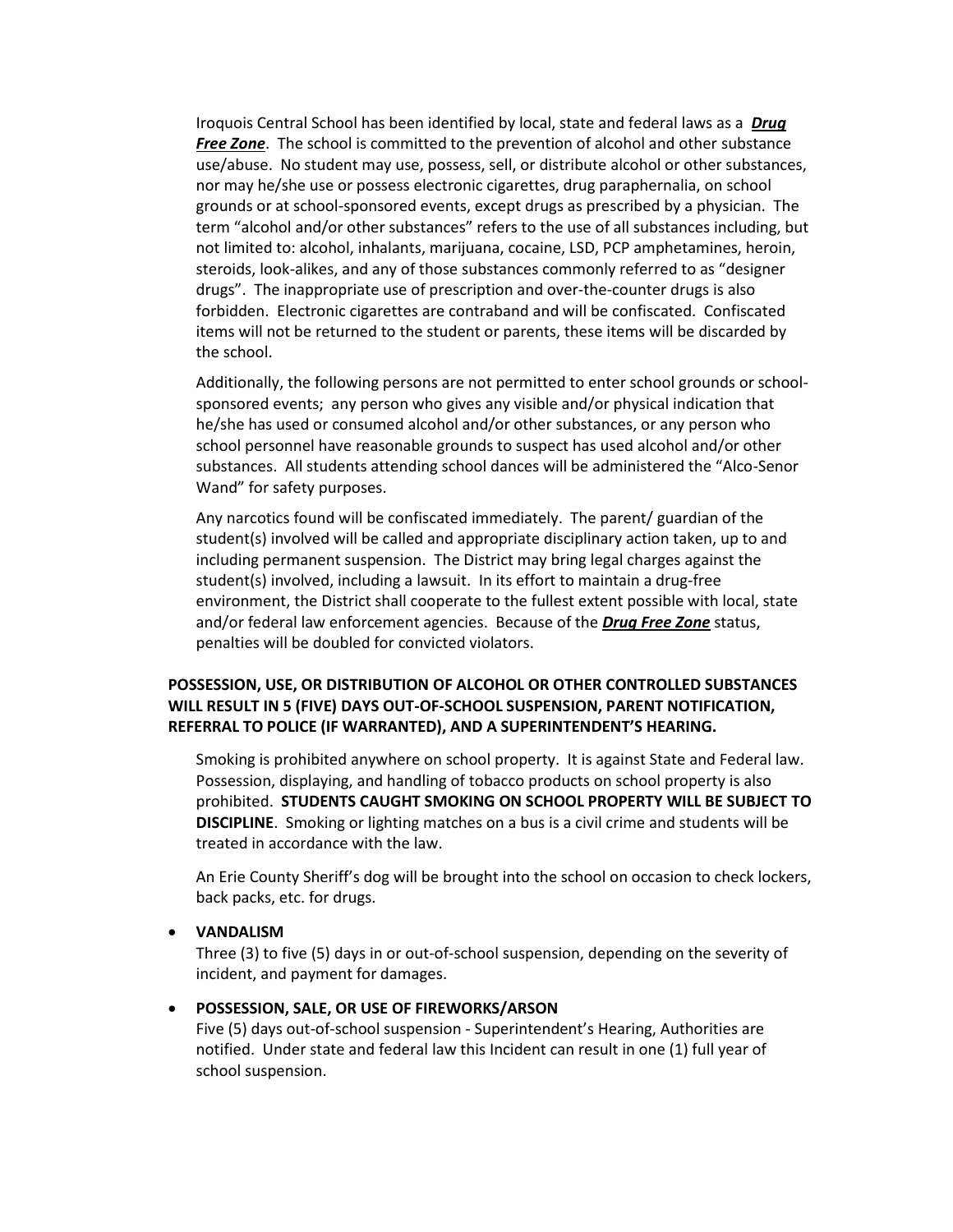## • **BOMB THREAT/FALSE ALARM**:

Five (5) days out-of-school suspension - Superintendent's Hearing, Authorities are notified. Under State and Federal law this incident can result in one (1) full year of school suspension.

## • **CHEATING OR PLAGIARISM**

A central part of our commitment to character is academic integrity. Students at Iroquois are expected to not lie, cheat, steal, or tolerate such behavior in their presence. Iroquois students are expected to strive towards intellectual and moral excellence. The forms of academic dishonesty are as follows:

- Copying answers on a test
- Using crib notes on a test
- Giving another person the answers to a test
- Copying someone else's homework
- Plagiarism of language (failing to cite a source when directly quoting, paraphrasing, or summarizing)
- Plagiarism of ideas (failing to cite a source when using another person's ideas)

**"Plagiarism"** is the practice of taking someone else's work or ideas and passing them off as one's own. Synonyms would include – copying, infringement of copyright, piracy, theft, stealing, poaching, appropriation, informal cribbing.

If copying of homework occurs anywhere, students should expect the materials to be confiscated and forwarded to the appropriate teacher. That teacher will complete and office referral for documentation.

• **BULLYING/THREAT/HARASSMENT TOWARD OTHER STUDENTS AND/OR TEACHERS:** Bullying of a student by another student is strictly prohibited on school property, in school buildings, on school buses, and at school sponsored events and/or activities whether occurring on or off campus.

Bullying can take three forms:

- o **Physical** (including, but not limited to, hitting, kicking, spitting, pushing, taking personal belongings);
- o **Verbal** (including, but not limited to, taunting, malicious teasing, name calling, making threats); and
- o **Psychological** (including, but not limited to, spreading rumors; manipulating social relationships; or engaging in social exclusion, extortion, or intimidation).

Bullying may also occur as various forms of harassment and/or hazing of students by other students (including "pledging" and/or a student's initiation into or affiliation with a school or student related organization or team).

The District also prohibits "Internet bullying" (also referred to as "cyber-bullying") including the use of instant messaging, email, web sites, blogs, cell phone, gaming systems, chat rooms, and text messaging when such use is subject but not limited to being on school grounds and/or at school functions by student, teachers, other school personnel and visitors. Cyber-bullying is a form of electronic aggression and that both it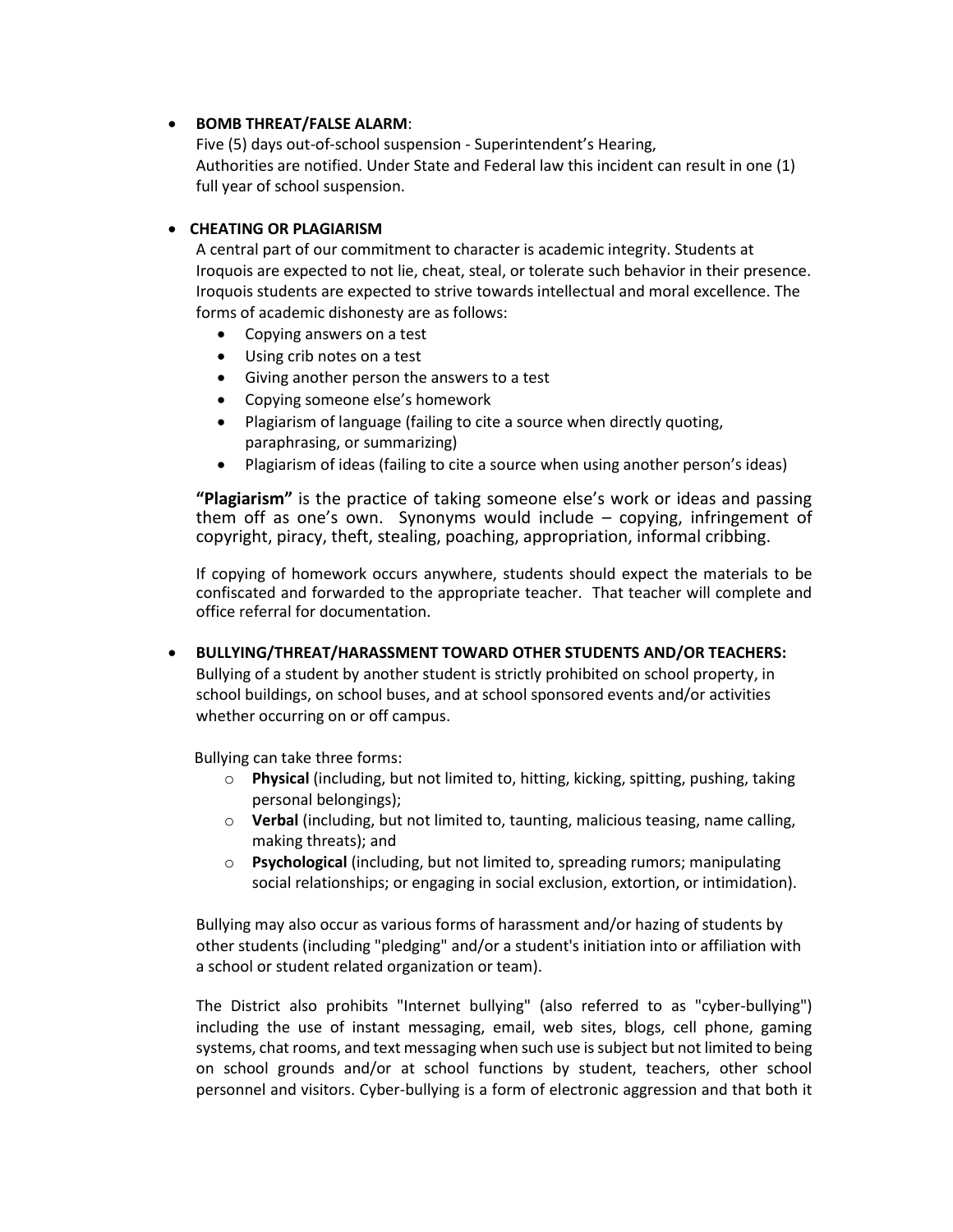and sexting are inappropriate and will not be tolerated on school grounds or at schoolsponsored events or functions, using either school or personal information technology equipment. If said actions interferes with the operation of the school; or infringes upon the general health, safety and welfare of District students, disciplinary or referral actions can occur.

Disciplinary or referral actions include the following:

- o Referral to counseling
- o Suspension from class or activities; in-school equivalent of one full day; activities or transportation for five (5) consecutive school days
- o Out of school suspension; equivalent of one full day
- o Transfer to alternative setting or
- o Transfer to law enforcement.

## **SEXUAL HARASSMENT**

The legal definition of sexual harassment of a student under Title IX of the Education Amendments of 1972 is "Verbal or physical conduct of sexual nature, imposed on the basis of sex, by an employee or agent of a recipient (of federal aid) or other student that denies, limits, provides different, or conditions the provision of aid, benefits, services or treatment protected under Title IX."

- Verbal conduct such as making or using sexually derogatory comments, epithets, slurs or jokes, making graphic verbal comments about an individual's body or appearance;
- Unwelcome sexual flirtations or propositions for sexual activity or unwelcome demands for or suggestions of sexual favors, including but not limited to repeated unwelcome requests for dates;
- Spreading sexual rumors;
- Touching an individual's body or clothes (including one's own) in a sexual way, including, but not limited to grabbing, brushing against, patting, pinching, bumping, rubbing, kissing, and fondling;
- Cornering or blocking of normal movements;
- Displaying sexually suggestive drawings, images, pictures, written materials, and objects in the educational environment, regardless of the medium;
- Any act of retaliation against an individual who reports a violation of the District's sexual harassment policy or who participates in the investigation of a sexual harassment complaint.

Incidences of sexual harassment will receive consequences ranging from detention to a hearing with the Title IX officer.

## **MISCONDUCT ON SCHOOL TRANSPORTATION**

School Rules of Conduct apply to bus transportation, as well. Discipline problems on school buses will be referred to the appropriate administrator and may result in a verbal reprimand, detention, suspension from transportation, or suspension depending on the severity and degree of the problem.

## **GRADUATION REQUIREMENTS**

The student course book is on the District website – High School page.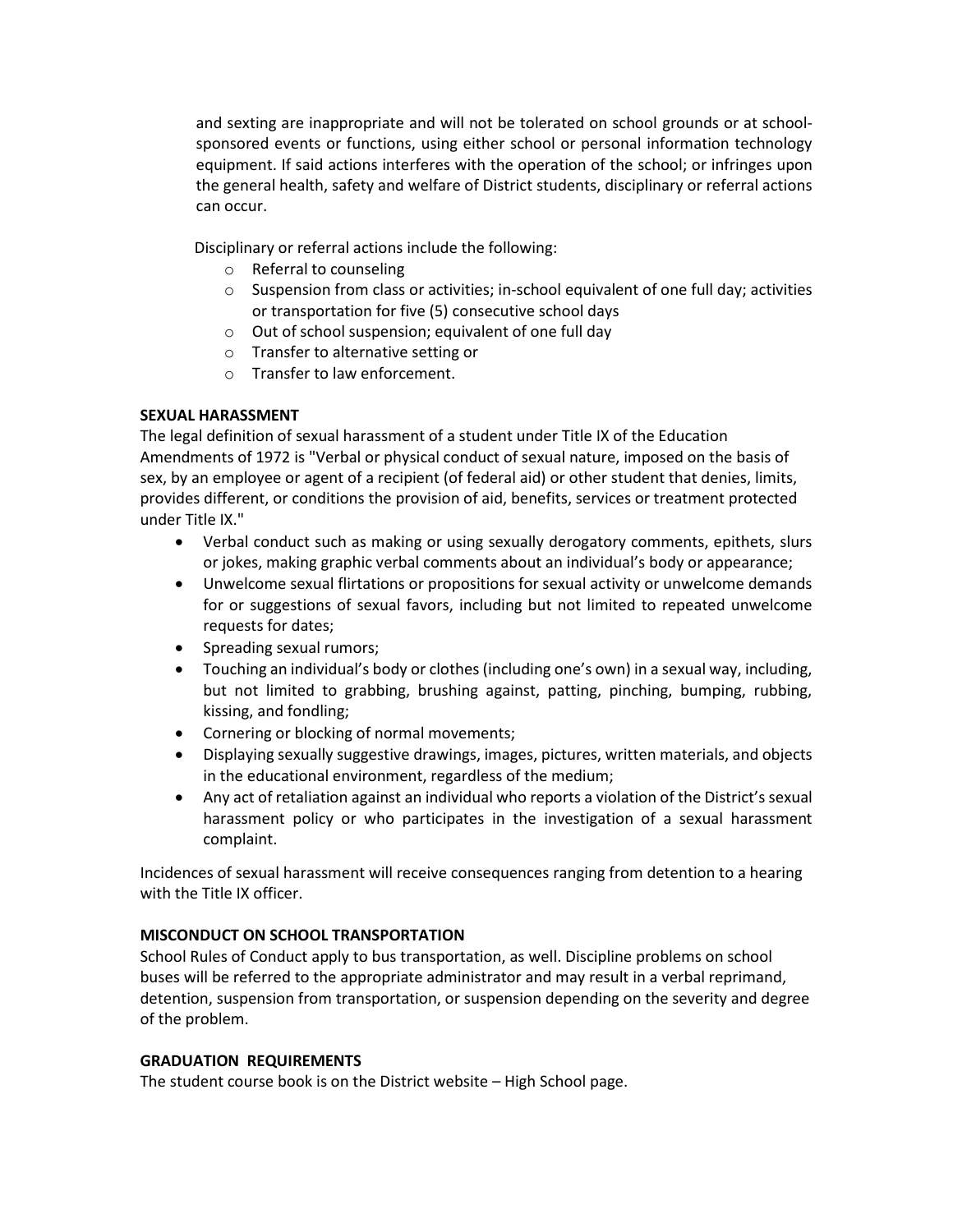#### **GRADE LEVEL PROMOTION REQUIREMENTS**

**Promotion to 10th Grade:**  Completion of 5.0 units **Promotion to 11th Grade:** Completion of 10.0 units **Promotion to 12th Grade:** Completion of 15.5 units and the ability to meet all graduation requirements by June of the following year

## **SUBJECT LOAD**

According to the Iroquois Board of Education, every student is required to take a minimum of five academic credits plus physical education in his/her program each year. This requirement may be adjusted accordingly for January graduates.

#### **REPORT CARDS/PROGRESS REPORTS**

All quarterly grades are posted numerically and mailed home 4 times during the school year. A mark below 65 in a subject area is a failing grade. Progress reports, as deemed necessary by teacher or with parental request, will be sent home at the end of the 5<sup>th</sup>, 15<sup>th</sup>, 25<sup>th</sup>, & 35<sup>th</sup> week of school. These progress reports help to alert parents of potential academic problems. Any time there is a question; parents are requested to contact the teacher by phone or personal conference.

#### **STUDENT COURSE REQUESTS**

School Counselors will begin meeting with students by grade level in January to initiate the course selection process. Courses will be chosen to assure graduation requirements are met, to ensure that the student is well prepared for future endeavors, and to reflect the individual student's interests. Each student's course request will be sent home and **must be** signed by a parent and returned to the student's counselor to formalize their selections. If a course change is requested, written consent from the parent will be required and all course changes must be submitted before July 1st.

Student course requests are finalized as of July 1 of the previous school year. Administrative approval is required for changes involving a valid educational reason.

## *Due to difficulty with scheduling, students' requests for specific teachers cannot be accommodated.*

#### **SENIOR RESPONSIBILITIES**

Seniors need to be in good academic standing to be eligible to attend the Senior Prom which includes satisfactory attendance and a passing grade for all subjects are required for graduation. Seniors will be reviewed of their status at the 5 week progress report of the fourth quarter. All community service hours also have to be completed to be eligible to attend the Senior Prom.

#### **COMMUNITY SERVICE REQUIREMENT**

The school district endorses Community Service Projects as a requirement for graduation. The Community Service should include a wide variety of organizations representing diverse views from which students may choose including charitable, educational, civic and social organizations. Community Service Projects will include a requirement that students, upon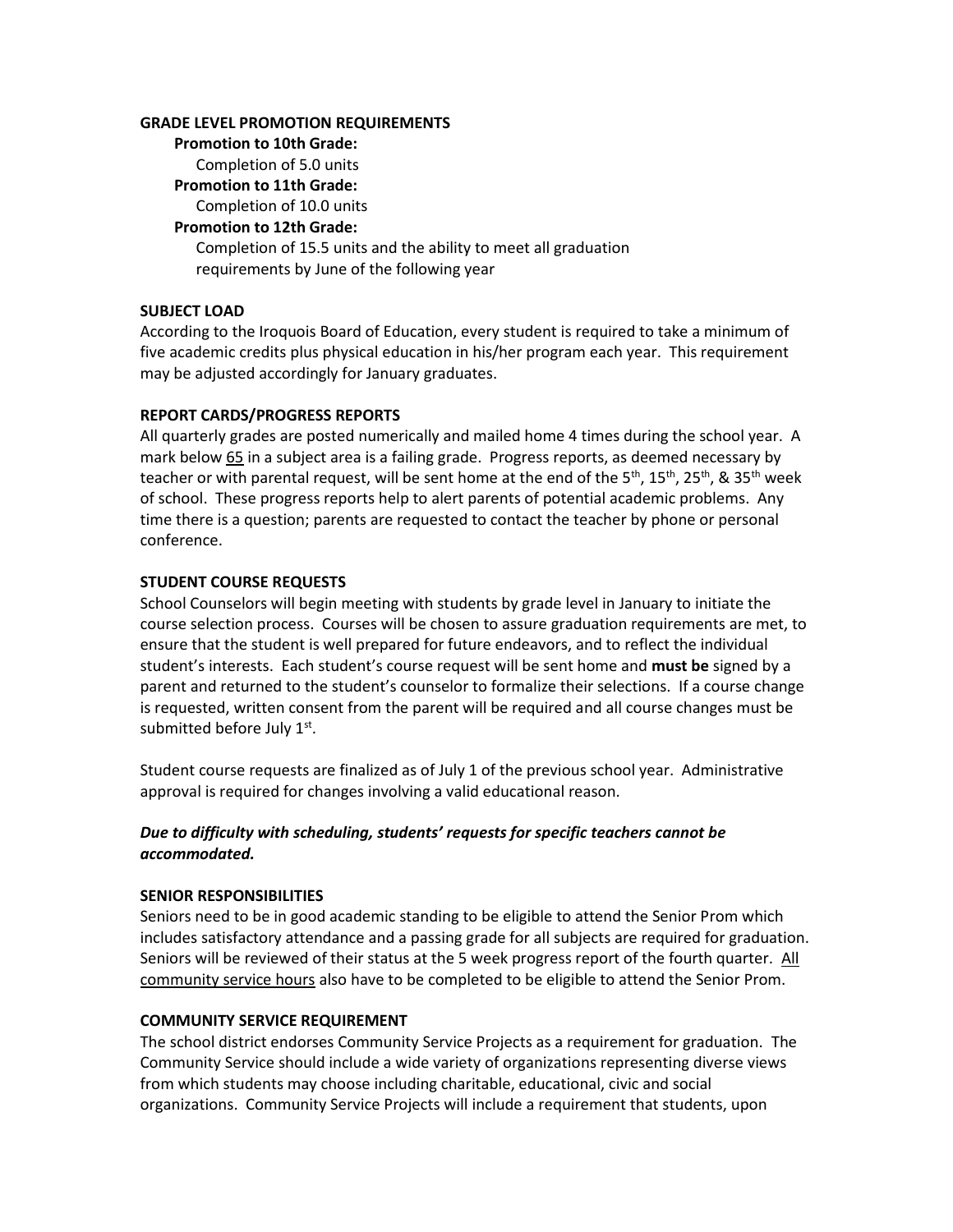completion of the project, submit documentation on the appropriate form or on letterhead of the volunteer agency. Thirty-two (32) hours of community service is the minimum requirement for graduation. All students are required to fulfill a Service Learning component for a total of 32 hours. 3 hours of the Participation in Government required service learning component can be used towards the 32 total hours. It is the philosophy of the district that giving back to the community is a lifelong priority. It is hoped that students will exceed the 32 hour minimum requirement.

## **STUDENTS REPEATING COURSES**

Students who fail courses are encouraged to attend summer school to make up the credit. If summer school is not a possibility due to limited availability, the school practice is:

Students who fail a 40 week course may repeat the same course at the same level the following year; at the end of 20 weeks, the student is eligible to take the final exam only if his/her class average is 65 or better.

- The final exam is a comprehensive exam testing the student on 40 weeks course work and not just the 20 weeks course work.
- The student must pass the final exam with a minimum grade of 65, and have an overall average of at least 65 if he/she is to receive credit for the course and be rescheduled.
- If the exam is failed, the student continues in the course for the remaining 20 weeks and retakes the exam in June.

## **STUDENT TRANSFERS**

Students transferring to other districts or leaving the district must complete the sign-out form before transcripts or other school records can be forwarded. Students will be assessed a fee for non-returned materials.

## **ELIGIBILITY POLICY**

Any student in grades 9-12 involved in a school related activity or sport with two or more failing and/or incomplete grades will be placed on academic probation, and have five school days to bring these grades up to passing once the failure list has been distributed. It is the student's responsibility to have *all* teachers sign an eligibility sheet, thereby verifying a passing grade, and turn this sheet in to the coach or advisor at the end of the probation period. If this does not occur, the student becomes ineligible to participate in the respective activity or sport.

Any student deficient in more than one subject will receive, in writing,

a warning that he/she has five (5) school days in which to correct the deficiency or be suspended from the activity. (An individual may continue participation in any activity with one deficiency). Exception: Those students under the supervision of the Committee on Special Education.

- 1) If, after five (5) days, the deficiencies are not taken care of, the student shall be suspended until all deficiencies are taken care of but one (1). The report will be returned to the Athletic Director.
- 2) It shall be the coach's responsibility to notify the athlete who is deficient in more than one (1) subject. This should be done as soon as coaching staff receives the eligibility list from the principal's office.
- 3) Incomplete grades will be included on the failure list and treated as a deficiency to be addressed to maintain eligibility.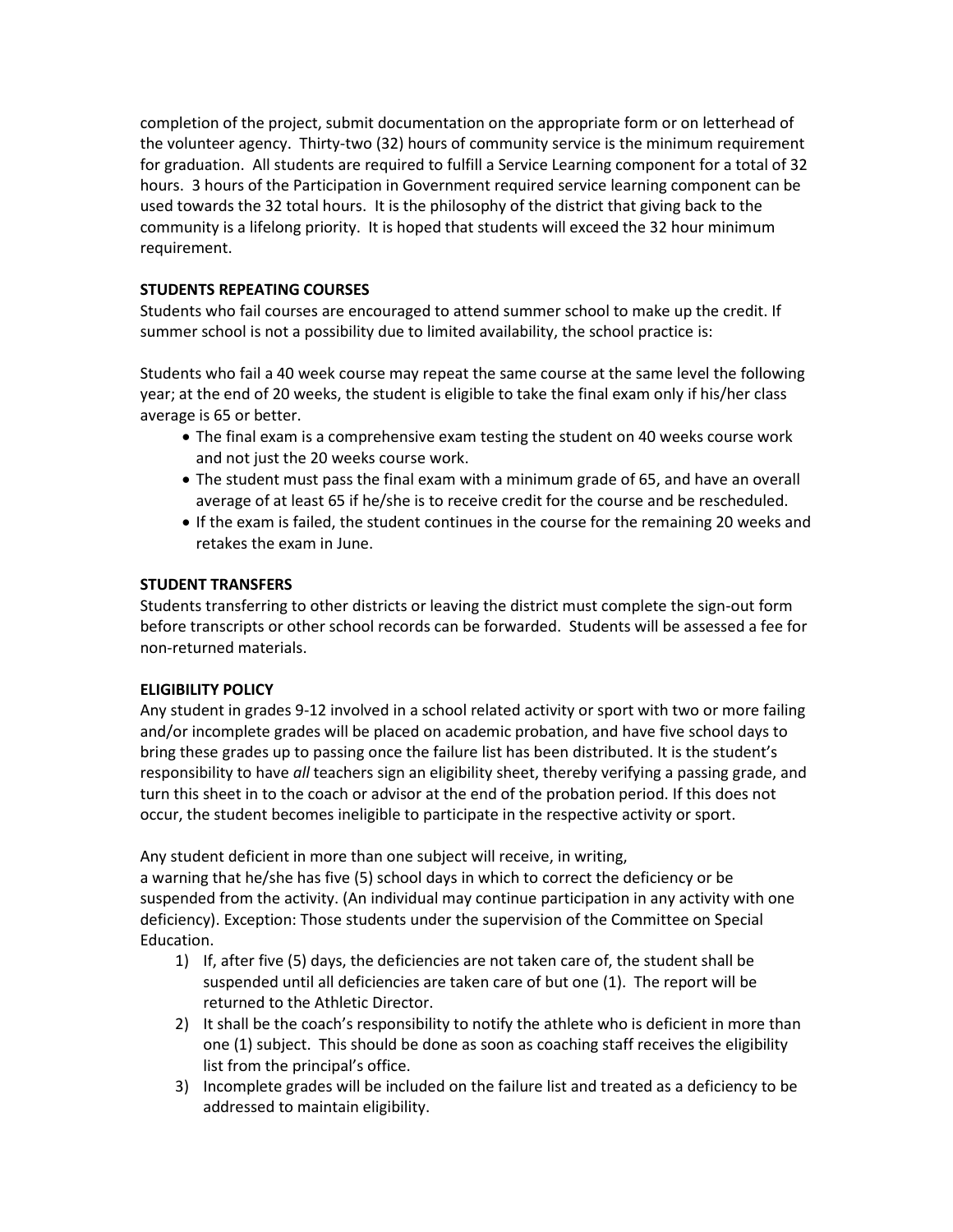4) Two or more deficiencies at the end of the Spring semester will influence eligibility for participation in the Fall semester. The student may participate in extra-curricular activities through the first full week of school on a "probationary" level. (This enables the student to participate in Fall activities until their new teachers have a basis from which to determine whether they will remain eligible.

After the first full week of school, the student's continued eligibility will be determined in the following manner:

- 1) The student will obtain an academic update report from the Athletic Office or their school counselor.
- 2) Based on the student's progress in the first week of school, he/she will receive a satisfactory/unsatisfactory mark. (Teachers will consider factors like test/quiz scores, homework, participation, preparedness and attendance in making this determination.
- 3) The report will be returned to the Athletic Director or club advisor.
- 4) It two (2) teachers provide an unsatisfactory rating; the student will not be able to participate for at least one (1) week.
- 5) Weekly evaluations will continue until the five (5) week progress report is available.

Students that correct their deficiencies through summer school attendance will avoid "probationary" status and have full eligibility for Fall semester participation.

## **MERIT AND HONOR ROLL**

An average of 85 to 89 percent in all courses which must include three or more academic subjects, entitles a student of having his name included on the Merit Roll, while an average of 90 percent or more gives him the distinction of having his name included on the Honor Roll.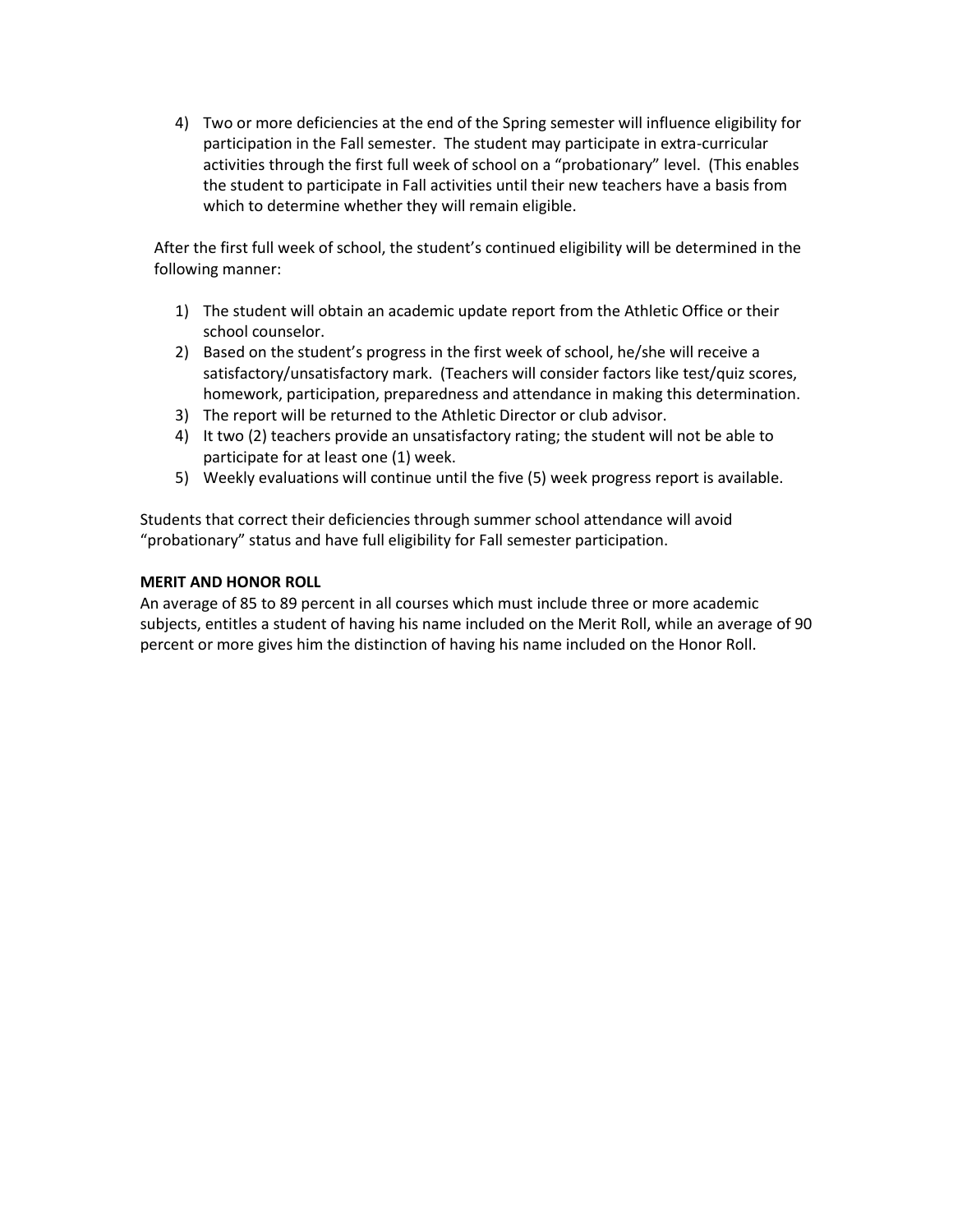# **STUDENT SERVICES**

## **ACADEMIC ASSISTANCE**

Students may always seek extra help from teachers. Conferences can be arranged before or after school or at a time convenient to both during the school day.

A teacher will sometimes request a student to attend extra help if it is apparent he/she is having difficulty with the work. **NOTE: Students who remain after school must be under the supervision of a teacher, coach or an adult advisor.**

## **STUDENT SUPPORT SERVICES**

Counseling services are available to every student in the school. These services include such things as educational planning, career information, study skills and/or concerns related to home, school, or social issues.

## **A. APPOINTMENTS**

Appointments are made at any time a student has a free period or during part of his/her lunch period. The student may request an appointment from the Student Support Services Secretary. The student will receive a pass which should be given to the Study Hall or Homeroom Teacher before the student can proceed to the Counseling Center.

## **B. COUNSELORS**

Counselors are available to assist all students in individual and group counseling. Counselors will assist in planning current curriculum and course selection making high school occupational and educational plans, consulting on personal and social needs, giving parental assistance as necessary and requested and involving themselves and students in the school and community.

## **C. OBTAINING HOMEWORK FOR ABSENTEES**

In cases of prolonged excused absence (2-3 days), Student Support Services should be notified as early in the day as possible so that proper arrangements can be made for work to be sent home. Please allow 1 or 2 days for the assignments to be forwarded to Student Support Services.

In cases of medically documented/extended absences, notify the student's individual school counselor so arrangements can be made for home tutoring.

## **D. TRANSCRIPT REQUESTS**

It is recommended that requests for transcripts be made a minimum of 5-10 days in advance. Official transcripts cannot be released to the student. A signed release is required to send an official transcript.

## **E. WORKING PAPERS**

If a student is under 18 years of age, he/she must obtain working papers in order to accept employment. The law has certain requirements concerning the type of work a student may do. Applications and all necessary information may be obtained on the Student Support Services website. Information is also available in the Student Support Services office or call ext. 7876.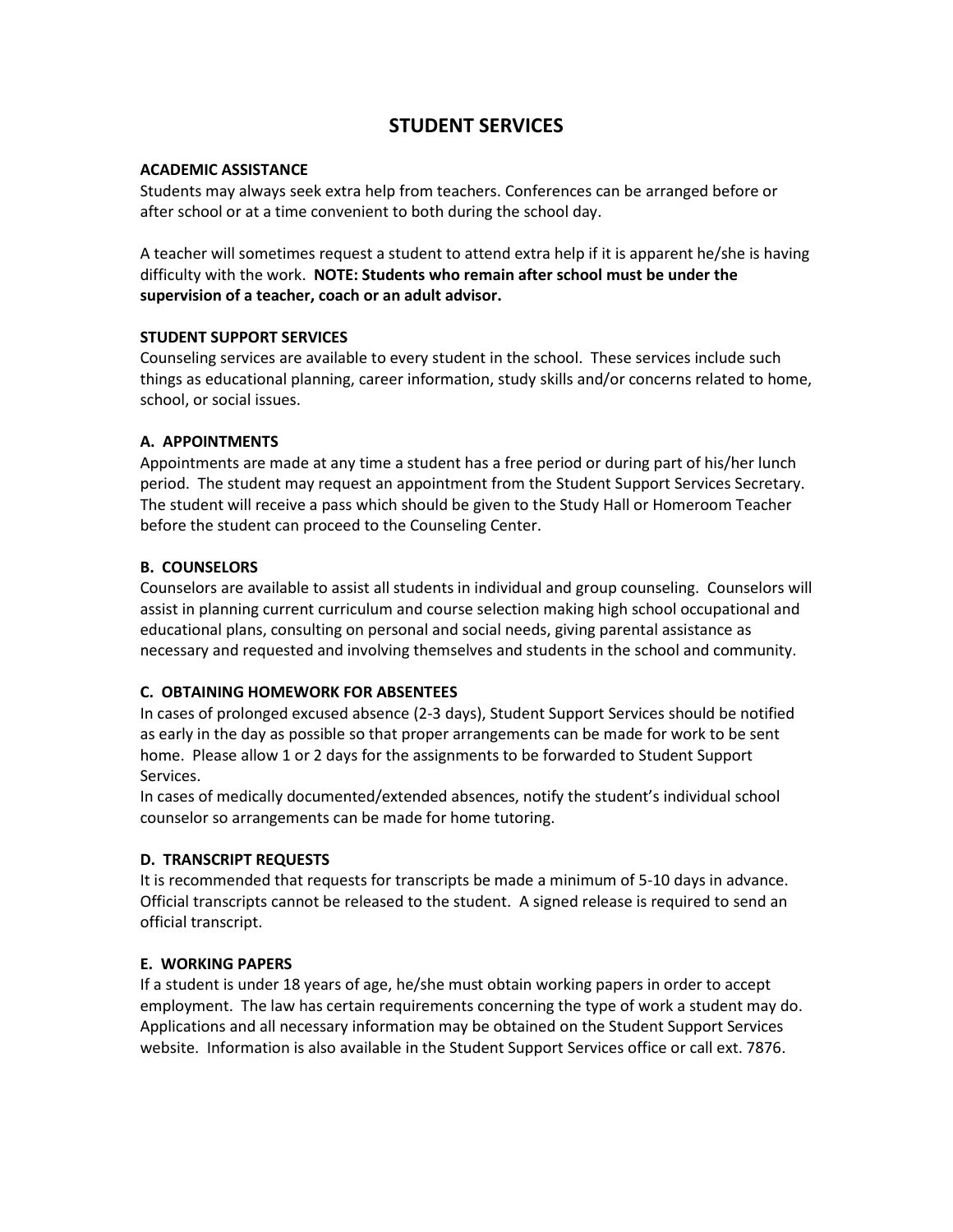#### **PSYCHOLOGIST and SCHOOL SOCIAL WORKER**

The school psychologist and school social worker are available to meet with students with a variety of concerns which may involve school, social, and family issues. Students may wish to initiate contact directly with the psychologist or referral may be made by Student Support Services counselor, staff, or parents.

#### **COMMUNITY COUNSELING RESOURCES**

There are many public and private counseling, therapy, alcohol, and drug treatment services available to teenagers and families in need. Below is a list of local counseling, therapy, alcohol, and drug treatment services. Inclusion or exclusion of any agency or service does not imply approval or disapproval by the Iroquois School System.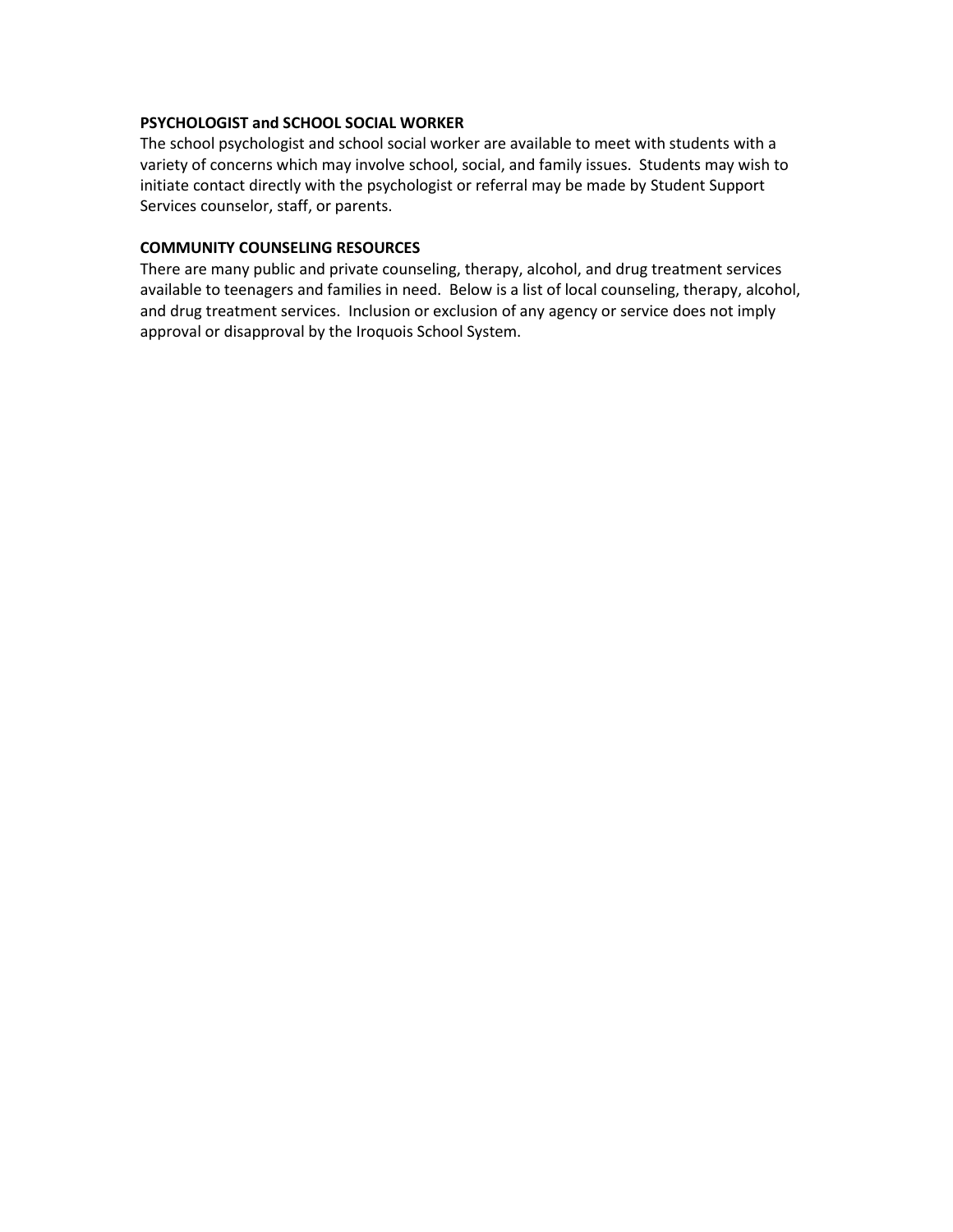# **CRISIS / EMERGENCY SERVICE NUMBERS & SHELTERS FOR YOUTH**

| Adolescent Suicide Hotline                                 | 800-621-4000  |
|------------------------------------------------------------|---------------|
| Adolescent Crisis Intervention & Counseling Hotline        | 800-999-9999  |
| <b>AIDS National Hotline</b>                               | 800-342-2437  |
| <b>CHADD-Children &amp; Adults with ADHD</b>               | 800-233-4050  |
| <b>Child Abuse Hotline</b>                                 | 800-4-A-CHILD |
| Cocaine Help Line                                          | 800-262-2463  |
| <b>Compass House Youth Shelter</b>                         | 884-3066      |
| <b>Cornerstone Manor</b>                                   | 854-8181      |
| Crisis Services 24 Hour Hotline                            | 834-3131      |
| Domestic Violence Hotline                                  | 800-799-7233  |
| Domestic Violence Hotline/Child Abuse                      | 800 422 4453  |
| Drug & Alcohol Treatment Hotline                           | 800-662-HELP  |
| <b>Ecstasy Addiction</b>                                   | 800-468-6933  |
| <b>Eating Disorders Center</b>                             | 888-236-1188  |
| Family Help Center                                         | 892-2172      |
| <b>Family Violence Prevention Center</b>                   | 800-313-1310  |
| Franciscan Center for Youth                                | 822-8017      |
| Gay & Lesbian National Hotline                             | 888-843-4564  |
| Gay & Lesbian Trevor HelpLine Suicide Prevention           | 800-850-8078  |
| Healing Woman Foundation (Abuse)                           | 800-477-4111  |
| Help Finding a Therapist                                   | 800-843-7274  |
| <b>Incest Awareness Foundation</b>                         | 888-547-3222  |
| Learning Disabilities - (National Center For)              | 888-575-7373  |
| Missing & Exploited Children Hotline                       | 800-843-5678  |
| National Alliance on Mental Illness (NAMI)                 | 800-950-6264  |
| National Center for Missing and Exploited Children         | 800-843-5678  |
| NYS Child Abuse & Maltreatment Hotline                     | 800-635-1522  |
| <b>Panic Disorder Information Hotline</b>                  | 800-64-PANIC  |
| <b>Plymouth Crossroads</b>                                 | 393-3906      |
| <b>POLICE</b>                                              | 911           |
| <b>Post Abortion Trauma</b>                                | 800-593-2273  |
| Project Inform HIV/AIDS Treatment Hotline                  | 800-822-7422  |
| Rape (People Against Rape)                                 | 800-877-7252  |
| Rape, Abuse, Incest, National Network (RAINN)              | 800-656-4673  |
| <b>Runaway Hotline</b>                                     | 800-621-4000  |
| Self-Injury (NOT a crisis line. Info and referrals only)   | 800-366-8288  |
| <b>Sexual Assault Hotline</b>                              | 800-656-4673  |
| Sexual Abuse - Stop It Now!                                | 888-PREVENT   |
| SPECTRUM C.A.R.E.S. 24 hour hotline                        | 882-4357      |
| <b>STD Hotline</b>                                         | 800-227-8922  |
| Suicide Prevention Lifeline                                | 800-273-TALK  |
| Suicide & Crisis Hotline                                   | 800-999-9999  |
| Suicide Prevention - The Trevor HelpLine                   | 800-850-8078  |
| (Specializing in gay and lesbian youth suicide prevention) |               |
| <b>IMAlive-online crisis chat Teen Helpline</b>            | 800-400-0900  |
| Victim Center                                              | 800-394-2255  |
| Youth Crisis Hotline                                       | 800-HIT-HOME  |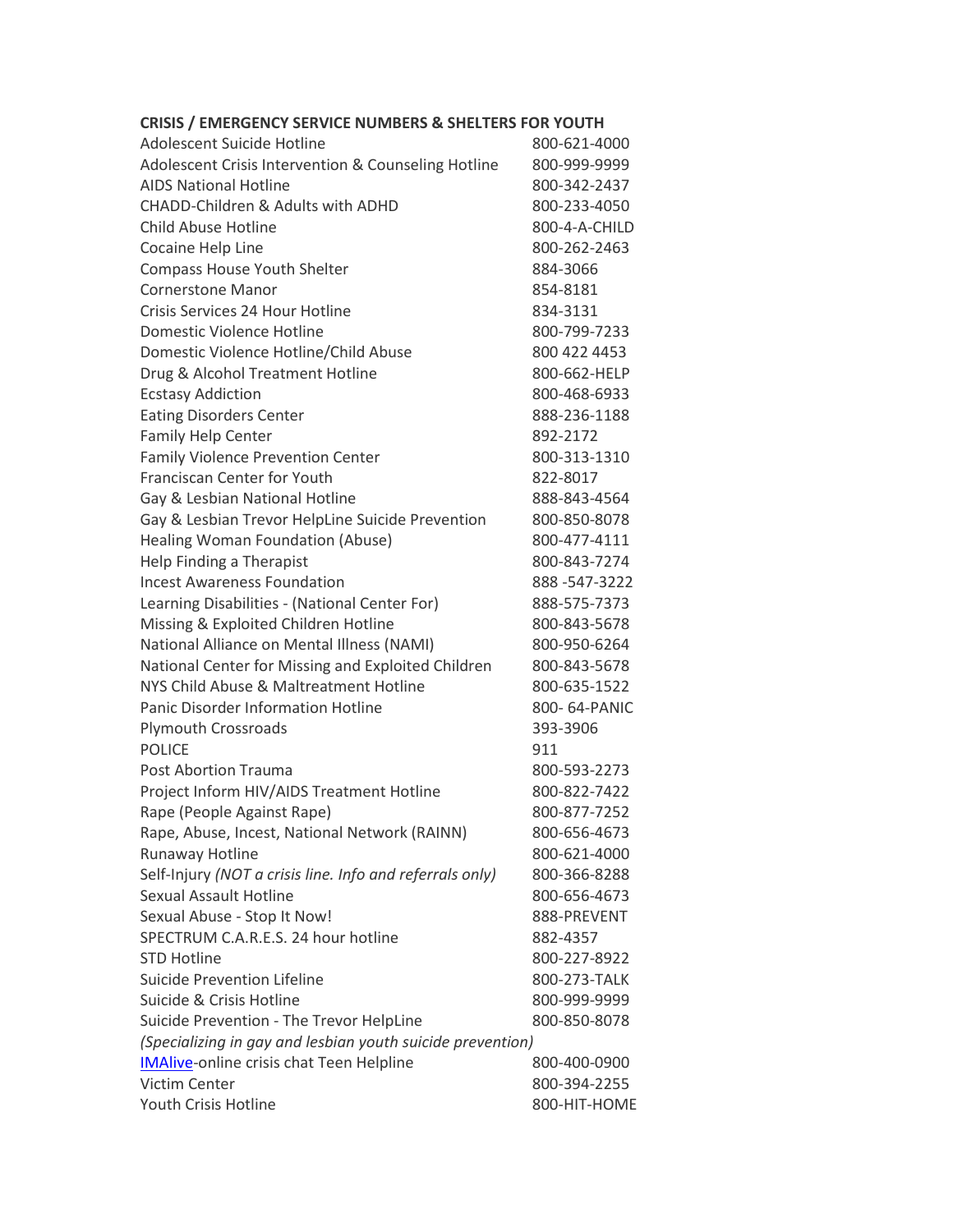#### **CLUBS & ACTIVITIES**

Iroquois High School offers a wide variety of co-curricular activities. Through these activities and clubs, students have the opportunity to develop friendships, expand skills and talents, pursue interests, and/or provide service to both school and community. For service hours to be included on a student transcript, a verification form must be submitted to the Student Support Services department. Every student is encouraged to become involved in clubs and activities.

| <b>Business Academy</b>      | Little Theater                | <b>STEM (Savings through</b>         |
|------------------------------|-------------------------------|--------------------------------------|
| Chamber Orchestra            | Masterminds                   | energy management)                   |
| <b>Character Counts Club</b> | <b>Marching Band</b>          | <b>String Quartet</b>                |
| Diversity Club               | <b>Mock Trial</b>             | <b>Student Government/Radio Club</b> |
| Drama Club                   | Model UN                      | <b>TARC (Rocket Club)</b>            |
| Jazz Band                    | <b>National Honor Society</b> | <b>TriTones</b>                      |
| Key Club                     | <b>School Newspaper</b>       | Varsity Club                         |
| <b>LEAD</b>                  | <b>Science Career Club</b>    | Yearbook                             |

#### **NATIONAL HONOR SOCIETY MEMBERSHIP / SELECTION PROCESS**

The purpose of this organization is to create enthusiasm for scholarship, stimulate a desire to render service, promote leadership, and develop character in its members. Membership in the National Honor Society is both an honor and a commitment. Through NHS activities, members maintain and extend the ideals and qualities of scholarship, character, service, and leadership that won them selection in the organization. To be eligible for membership the candidate must be a senior or junior and must have been in attendance at Iroquois High School for the equivalent of one semester.

Eligibility is based on a minimum unrounded cumulative academic average of a 90 for the Freshman, Sophomore & Junior years; and a minimum average of 94 for the Senior years; **2 years for juniors** and **3 years for seniors**. The Faculty Council bases their selection of eligible students on a student's outstanding performance in the area of scholarship, service, leadership, and character. Eligible students will submit an essay, and a resume of **documented service hours** for consideration and a statement of intent to support their candidacy in early fall. Students selected for membership will commit to participating in 20 hours of National Honor Society sponsored community service. Membership in Junior NHS at the Middle School does not transfer to the High School NHS Chapter. Additional information regarding the process is located on our webpage.

## **ATHLETIC ACTIVITIES**

What makes a successful person? One who is able to set goals and work with others to achieve them. One who possesses self-discipline, determination, confidence, commitment and the ability to realistically evaluate their performance.

Where does a young person learn these virtues? Iroquois student athletes are taught these qualities each time they take to the field, the court, the diamond, or the track.

To fully utilize the potential in athletics for educational experiences, the interscholastic athletic program: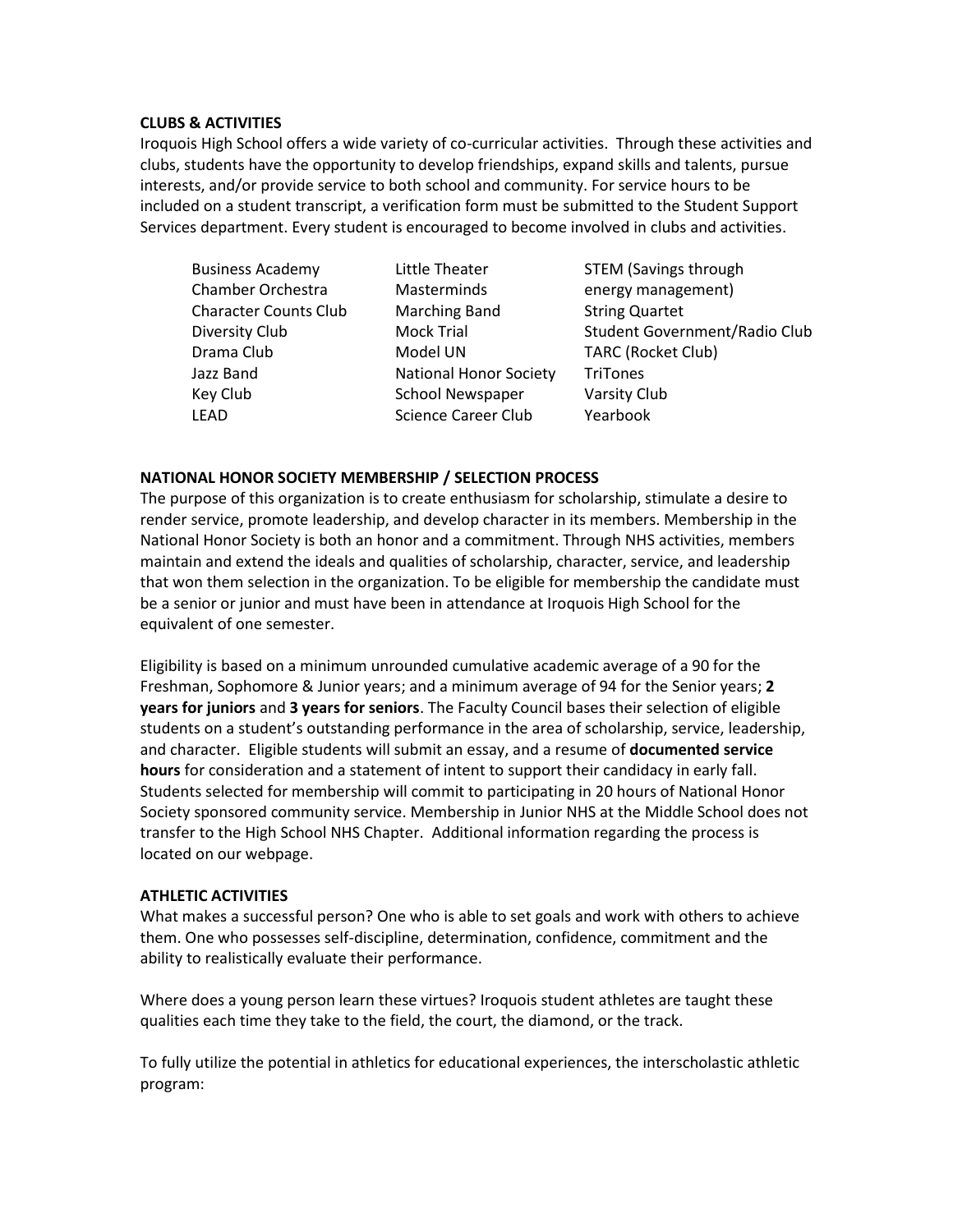- Is regarded as an integral part of the total educational program and conducted so that it is worthy of such regard.
- Supplements rather than serves as substitutes for basic physical education programs and intramural athletic programs.
- Is subject to the same administration control as the total educational program.
- Is conducted by persons with adequate training either in physical education or through coaching certification programs.
- Is conducted so that the physical welfare and safety of participants is protected and fostered.
- Is conducted in accordance with the letter and spirit of the rules and regulations of the league, state, and national athletic associations.

## **REQUIREMENTS FOR PARTICIPATION**

- 1. Submit a completed and signed Athletic Code of Ethics.
- 2. Meet eligibility standards as established by New York State Education Department (NYSED).
- 3. Submit a completed parental consent form with medical history signed by the athlete and parent. Forms are available in the nurse's office.
- 4. Submit a Physical Examination Screening Form completed by a physician.
- 5. Misrepresentation or falsifying data on a medical form will result in immediate suspension from participation pending a hearing with the Athletic Director and Principal.

## **TRANSPORTATION**

Transportation will be provided to all away events. Students wishing to ride home with his/her parents must submit a note to the Athletic Office 24 hours prior to the event.

## **ATHLETIC DEPARTMENT POLICIES**

**Team Selection**: **Choosing the members of athletic teams is the sole responsibility of the coaches of those teams.** At the orientation meeting, the coach shall provide the following information to all candidates:

- 1. extent of try-out period
- 2. criteria used to select the team members
- 3. practice commitments of team members
- 4. game commitments of team members
- 5. requirements for participation
- 6. policy for earning a letter
- 7. philosophy of playing time

When a squad cut becomes a necessity, each candidate cut must be personally informed of the cut by the coach, including the reason for the action. Coaches will discuss alternate possibilities for practice in the sport or other areas in the activities program.

## **ATHLETIC CODE OF CONDUCT**

All athletes sign the district code of ethics for athletic participation. Please refer *to that document for more extensive information*